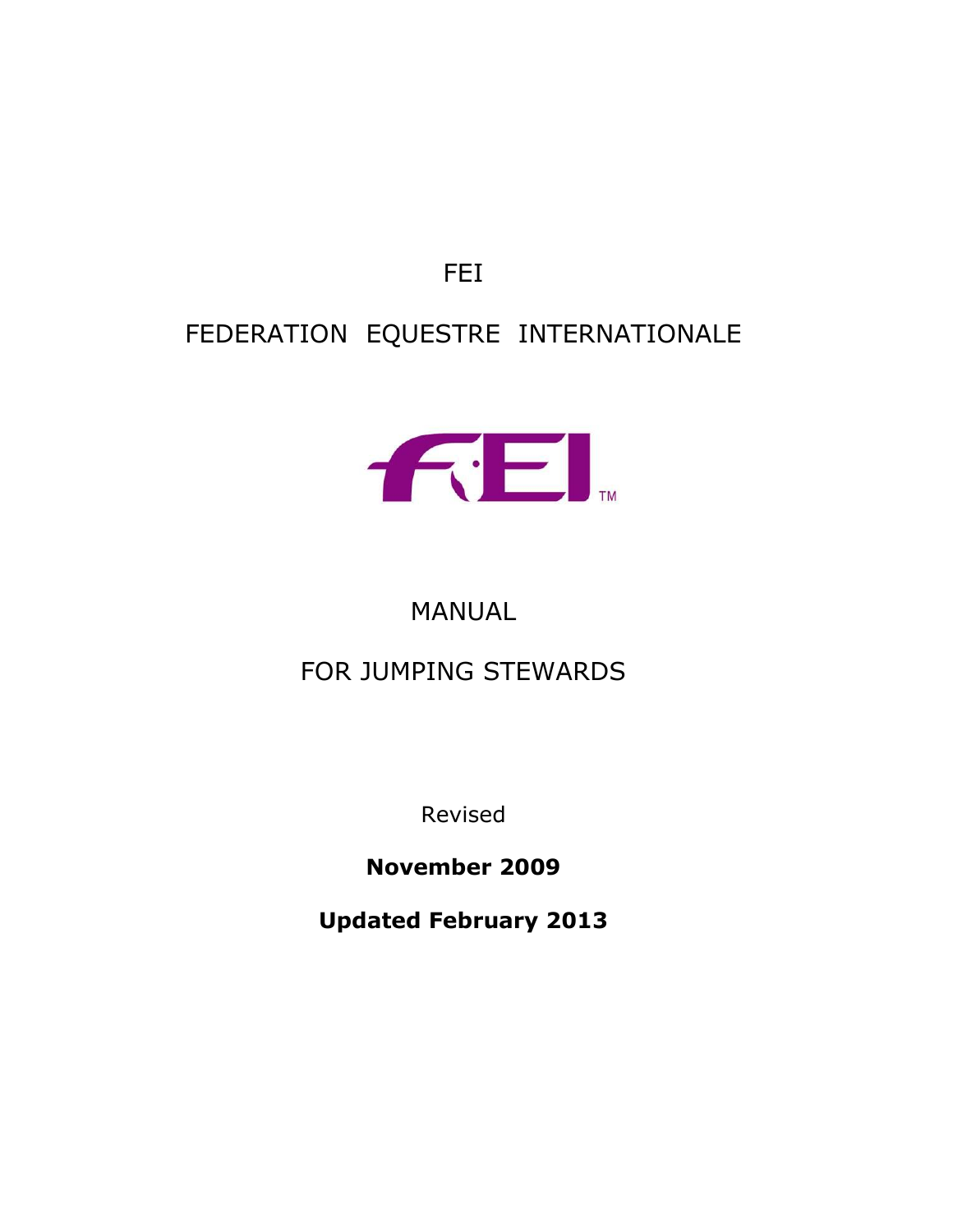

| 1.         |                                                                                                    |  |
|------------|----------------------------------------------------------------------------------------------------|--|
| 1.1        |                                                                                                    |  |
| 2.         |                                                                                                    |  |
| 2.1        |                                                                                                    |  |
| 2.2        |                                                                                                    |  |
|            | 2.2.1                                                                                              |  |
|            | 2.2.2                                                                                              |  |
|            | FEI Regional Steward General - FEI Regional Stewards General are appointed by the FEI for<br>2.2.3 |  |
|            |                                                                                                    |  |
|            | 2.2.4                                                                                              |  |
|            | 2.2.5                                                                                              |  |
|            | 2.2.6                                                                                              |  |
|            | 2.2.7                                                                                              |  |
| 2.3        |                                                                                                    |  |
| 2.4        | THE COOPERATION BETWEEN FEI OFFICIALS AND ATHLETES (ATHLETES, OWNERS, CHEFS D'EQUIPE, TRAINERS AND |  |
|            |                                                                                                    |  |
| 3.         |                                                                                                    |  |
| 3.1        |                                                                                                    |  |
| 3.2        |                                                                                                    |  |
| 3.3        |                                                                                                    |  |
| 3.4        |                                                                                                    |  |
| 3.5        |                                                                                                    |  |
| 3.6        |                                                                                                    |  |
| 4.         |                                                                                                    |  |
| 5.         | VETERINARY EXAMINATIONS, HORSE INSPECTIONS AND PASSPORT CONTROL 12                                 |  |
|            |                                                                                                    |  |
| 5.1        |                                                                                                    |  |
|            | 5.1.1                                                                                              |  |
|            | 5.1.2                                                                                              |  |
|            | 5.1.3                                                                                              |  |
|            | 5.1.4                                                                                              |  |
|            | 5.1.5                                                                                              |  |
| 5.2<br>5.3 |                                                                                                    |  |
|            | 5.3.1                                                                                              |  |
|            | 5.3.2                                                                                              |  |
|            |                                                                                                    |  |
| 6.         |                                                                                                    |  |
| 6.1        |                                                                                                    |  |
| 6.2        |                                                                                                    |  |
| 7.         |                                                                                                    |  |
| 8.         |                                                                                                    |  |
| 9.         |                                                                                                    |  |
| 9.1        |                                                                                                    |  |
| 9.2        |                                                                                                    |  |
| 9.3        |                                                                                                    |  |
|            |                                                                                                    |  |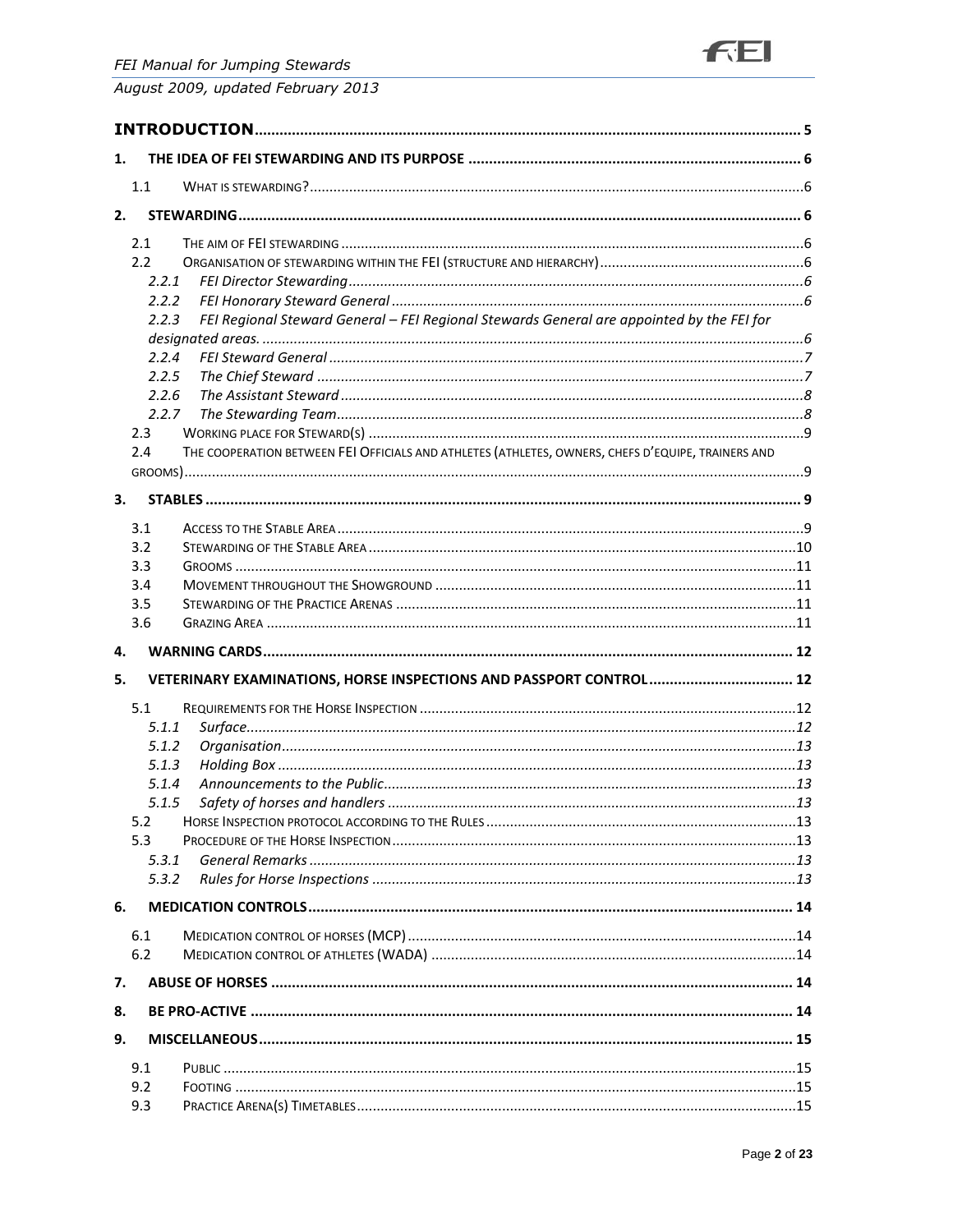|           | 9.4       |  |
|-----------|-----------|--|
|           | 9.4.1     |  |
|           | 9.4.2     |  |
|           | 9.4.3     |  |
|           | 9.4.4     |  |
| 10.       |           |  |
| 10.1      |           |  |
| 10.2      |           |  |
| 10.3      |           |  |
| 10.4      |           |  |
| 10.5      |           |  |
| 11.       |           |  |
|           |           |  |
| Α.        |           |  |
| <b>B.</b> |           |  |
| C.        |           |  |
|           | $\dot{L}$ |  |
|           | ii.       |  |
|           | iii.      |  |
|           | iv.       |  |
|           | v.        |  |
|           | vi.       |  |

#### **ANNEX I..........CHIEF STEWARD REPORT**

- **ANNEX II. POSITION OF THE CHIEF STEWARD**
- ANNEX III SITE LAYOUT
- **ANNEX IV........ EXERCISE AREAS TIMETABLE**
- **ANNEX V......... WORK SHEET**
- **ANNEX VI........SCHOOLING RULES AND OBSTACLES**
- **ANNEX VII....... HORSE INSPECTIONS**
- **ANNEX VIII..... NIGHT CONTROL IN STABLES**
- **ANNEX IX........ STABLE INFORMATION CARDS**
- **ANNEX X.........STABLE SECURITY AND STABLE STEWARDING**
- **ANNEX XI........BANDAGE AND BOOT CONTROL DURING FEI EVENTS**
- **ANNEX XII........ PERMITTED DRESS, SADDLERY & EXERCISING ACTIVITY**
- **ANNEX XIII....... PRE AND POST COMPETITION TRAINING TECHNIQUES**
- **ANNEX XIV.......STEWARDING GUIDELINES MEMO**
- **ANNEX XV........TACK AND SADDLERY GUIDELINES**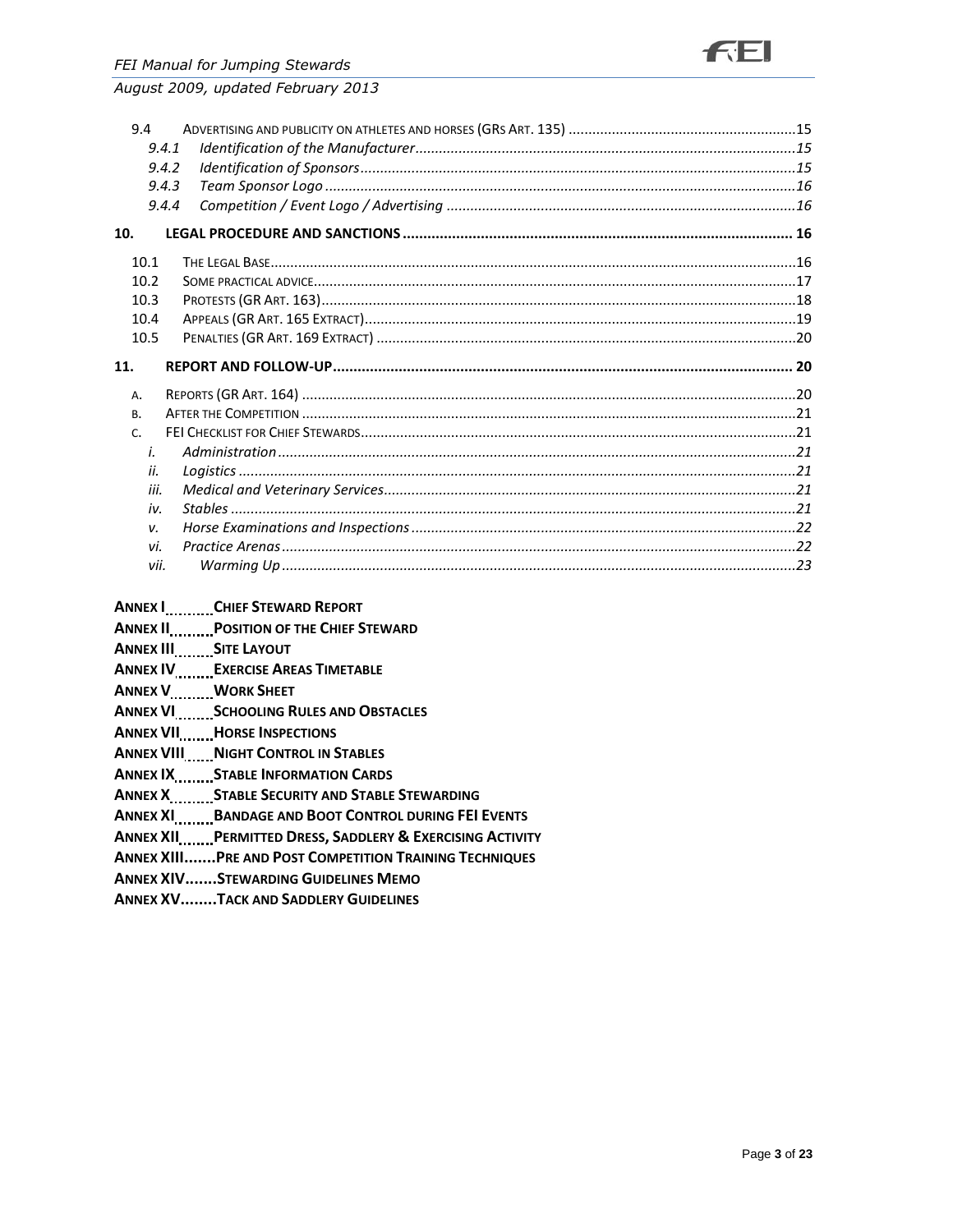NOTE:

- The following constitute specific provisions of the FEI Rules and Regulations reprinted for ease of reference.
- Provisions not relevant to Jumping have been removed, and some of the provisions printed below may need to be interpreted in the context of other provisions of the Statutes, General Regulations (hereinafter the "GRs"), Internal Regulations or Sports Rules.
- Please note that in the event of conflict between this Stewards Manual and the Statutes, the General Regulations, Internal Regulations or Sport Rules, the Statutes shall prevail.
- Should there be any conflict between this Stewards Manual and the GRs and/or other Sport Rules, the GRs shall prevail, unless specified otherwise in the Sport Rules.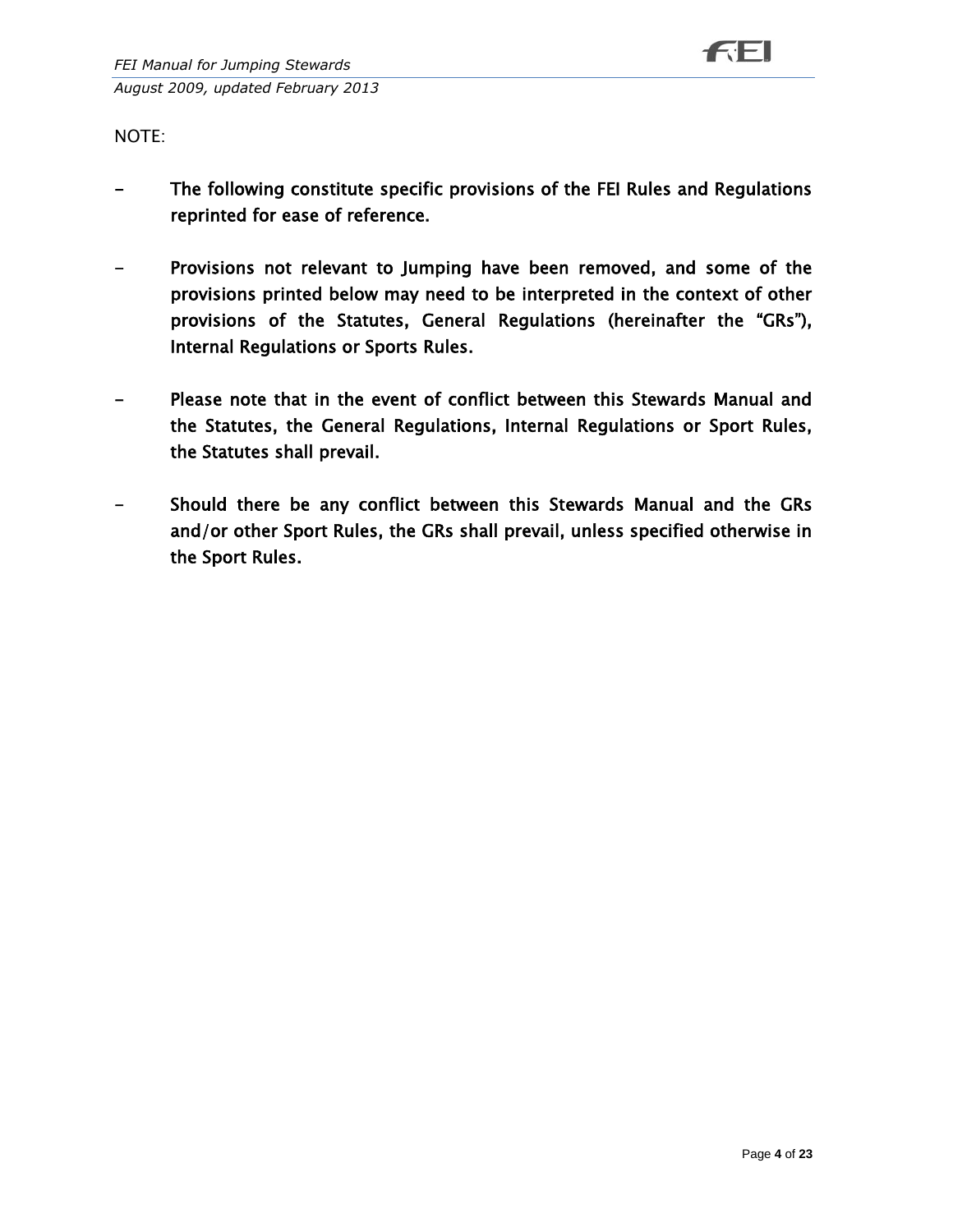# INTRODUCTION

# **1. FEI Stewarding Motto**

"Help, Prevent, Intervene"

#### **2. Fairness by means of a good FEI Stewarding Programme**

International equestrian competitions have developed in recent years to a point that stewarding is now one of the most important aspects of any event. The steward is called upon to make quick, informed judgements and to intervene in situations that require an official, authoritative but fair reaction. In line with most activities of equestrian officials, knowledge of accepted behaviour and of the rules and regulations combined with experience and common sense provide for the best stewarding.

From higher level events where top professionals compete down to lower level events with up and coming competitors, sometimes riding borrowed horses, the services of qualified stewards are essential. Up and coming competitors often imitate the well known experienced competitors, and proper training methods and behaviour are frequently learned by example. The stewards' principal aim is to endeavour to ensure that competitors participating in events do so with the utmost respect for their horses, officials, the public, their fellow competitors and all those involved in the sport.

While no two events are alike, stewards should always make fair and considered decisions. The FEI Chief Steward must be aware of the standards at each event and should always aspire to help raise the awareness of competitors and officials alike. The welfare of the horse is paramount.

## **3. FEI Code of Conduct**

The Féderation Equestre Internationale (FEI) requires all those involved in international equestrian sport to adhere to the **FEI's Code of Conduct** and to acknowledge and accept that at all times the welfare of the horse must be paramount and must never be subordinated to competitive or commercial influences.

- 1. At all stages during the preparation and training of competition horses, welfare must take precedence over all other demands. This includes good horse management, training methods, farriery and tack, and transportation.
- 2. Horses and competitors must be fit, competent and in good health before they are allowed to compete. This encompasses medication use, surgical procedures that threaten welfare or safety, pregnancy in mares and the misuse of aids.
- 3. Events must not prejudice horse welfare. This involves paying careful attention to the competition areas, ground surfaces, weather conditions, stabling, site safety and fitness of the horses for onward travel after the event.
- 4. Every effort must be made to ensure that horses receive proper attention after they have competed and that they are treated humanely when their competition careers are over. This covers proper veterinary care, competition injuries, euthanasia and retirement.

The FEI urges all involved with the sport to attain the highest levels of education in their area(s) of expertise.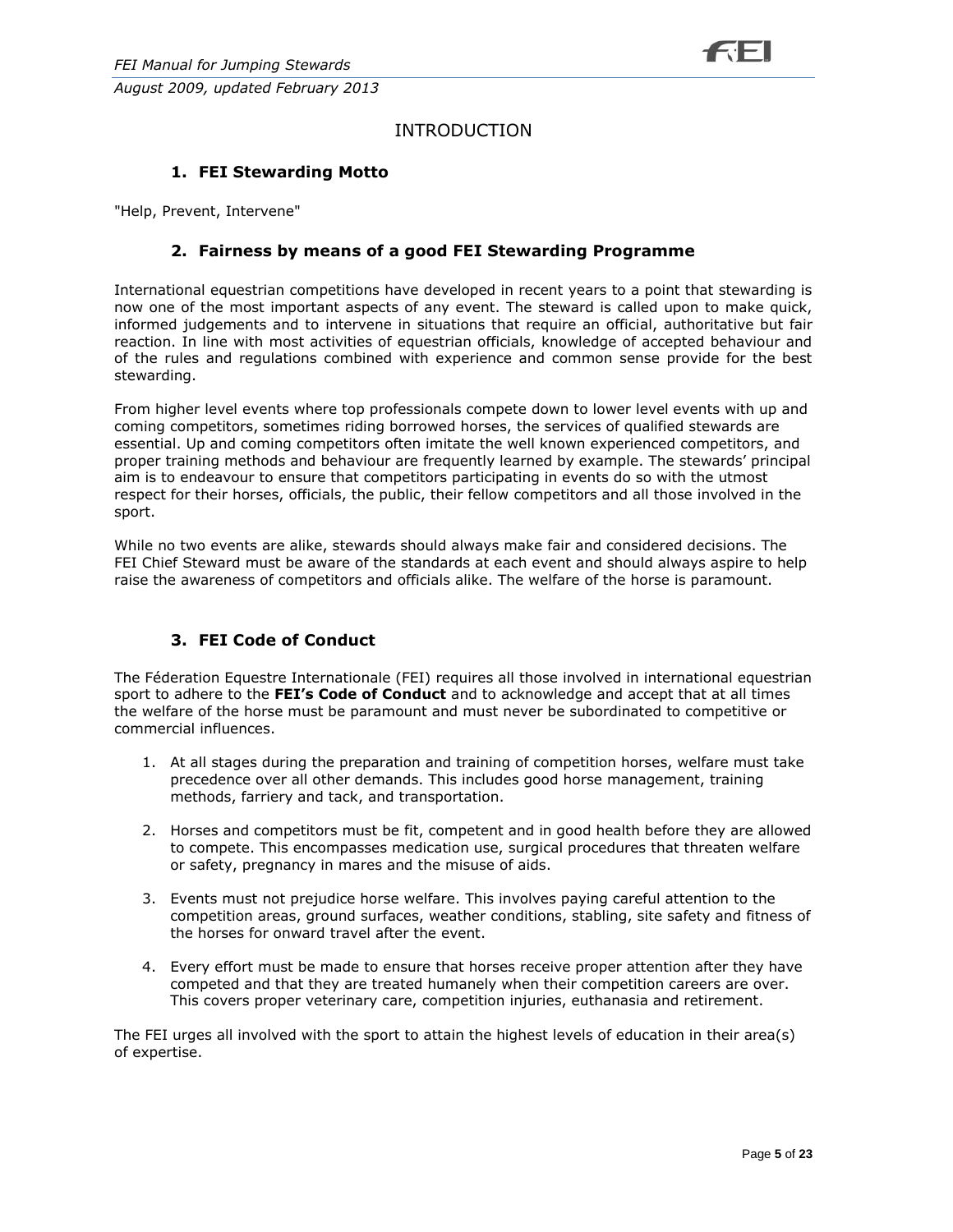

## **1. THE IDEA OF FEI STEWARDING AND ITS PURPOSE**

The terms "Stewarding" and "Steward" (and the included responsibilities) can have different interpretations and therefore need to be clearly defined.

#### **1.1 What is stewarding?**

It is the supervision at international events by trained individuals to ensure that the welfare of the horse is respected and that a level playing field is provided for all athletes participating at the event.

# **2. STEWARDING**

#### **2.1 The aim of FEI stewarding**

The purpose of Stewarding is:

- To protect the welfare of the horse and ensure fair play;
- To support the Organising Committee (OC) in the successful running of the event in line with the FEI rules and regulations.

## **2.2 Organisation of stewarding within the FEI (structure and hierarchy)**

#### **2.2.1 FEI Director Stewarding**

The FEI Director Stewarding is appointed by the FEI Bureau from a member of FEI HQ. The FEI Director Stewarding duties are:

- To coordinate all matters relating to Stewarding for each discipline;
- To liaise between the FEI Honorary Stewards General for each discipline;
- To report to the Bureau.

#### **2.2.2 FEI Honorary Steward General**

An FEI Honorary Steward General is appointed by the FEI Bureau for each discipline and is responsible for stewarding throughout the FEI for that specific discipline. The FEI Honorary Steward General's duties are to:

- Liaise with the FEI Director Stewarding and produce a report on stewarding every year;
- Liaise with the Regional Stewards General;
- Liaise with the Jumping Committee;
- Together with FEI HQ establish a list of courses each year for the education of Stewards;
- Supervise stewarding activities within Jumping.

#### **2.2.3 FEI Regional Steward General – FEI Regional Stewards General are appointed by the FEI for designated areas.**

The FEI Regional Steward General's duties are: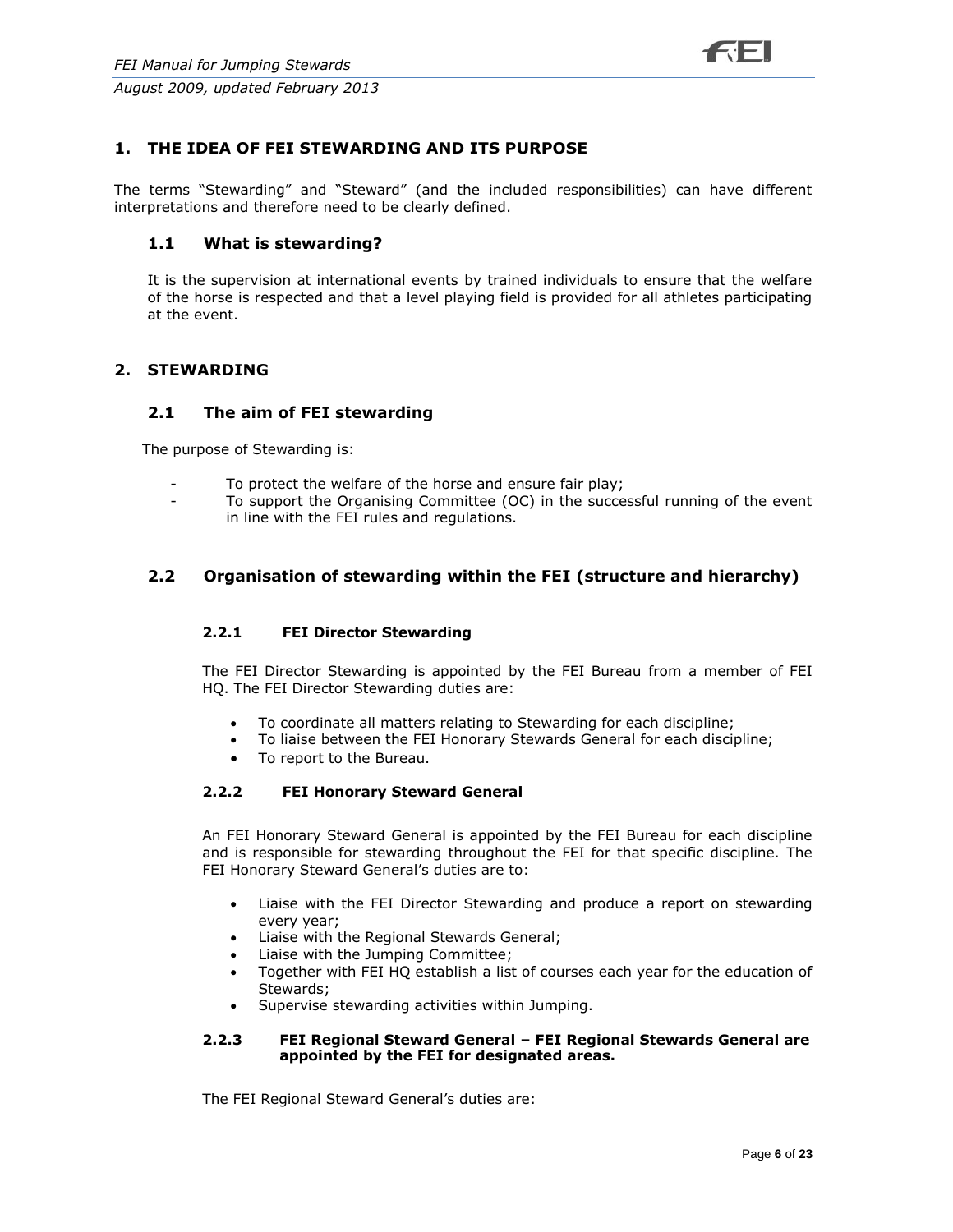

 To report half yearly on stewarding in his/her area to the FEI Honorary Steward General

#### **2.2.4 FEI Steward General**

The FEI Steward General is proposed to the FEI by their NF and is responsible for the stewarding at international events within their NF. Prior to their appointment as FEI General Steward they must be a Level 3 Steward. In addition they are required to report to the FEI Regional Steward General to make suggestions for improvement relating to stewarding matters. The duties of a Steward General are to:

- Act as the contact person between their NF and the FEI Regional Steward General and if necessary directly with the FEI Honorary Steward General in matters relating to their discipline's stewarding;
- Advise their NF on all matters relating to their responsibility;
- Be familiar with the organisation of an international event;
- Have a good knowledge of veterinary matters plus FEI Veterinary Regulations (VRs) and the FEI legal system;
- Speak and write English fluently;
- The Steward General must inform the OCs of international events in their country of their responsibilities relating to stewarding and stable security under their jurisdiction.

Within smaller NFs, one Steward General may act as Steward General for a number of disciplines providing that they are qualified in the disciplines for which they have been appointed.

The Steward General must arrange for Level 1 and 2 steward courses to be organised within their NF for persons to be appointed to Steward Levels 1, 2 and 3.

#### **2.2.5 The Chief Steward**

To be eligible to act in the capacity as Chief Steward at an international event the Chief Steward must have successfully completed a FEI Stewards' course and be included on the FEI list of stewards. The number of FEI Stewards in any country should be in proportion to the number of international events held there.

A Chief Steward should be able to speak English as one of the FEI's official languages and must be a person experienced in equestrian sports, particularly in the Discipline of Jumping and have a good knowledge of all FEI Rules and Regulations for Jumping, the General Regulations and the VRs.

Each OC must appoint a Chief Steward from the list of FEI Stewards. If the show includes more than one discipline, a Chief Steward must be appointed for each discipline. One of these must be appointed as overall Chief Steward of the entire show.

The Chief Steward must be integrated into the Organisation Committee of the event. Their name must be printed in the event schedule. They are responsible for organising the stewarding at the event and is under the authority of the President of the Ground Jury. If a Technical Delegate is appointed they must work together closely prior to and during the event (see Annex II).

The Chief Steward must report immediately to the President of the Ground Jury (GRs Art 155.5) any act by anyone that they consider being in contravention of the rules and regulations relating to their responsibilities. They must inform the President of the Ground Jury, the Appeal Committee and the Technical Delegate of any infractions that merit a Yellow Warning Card and possible additional action. The Chief Steward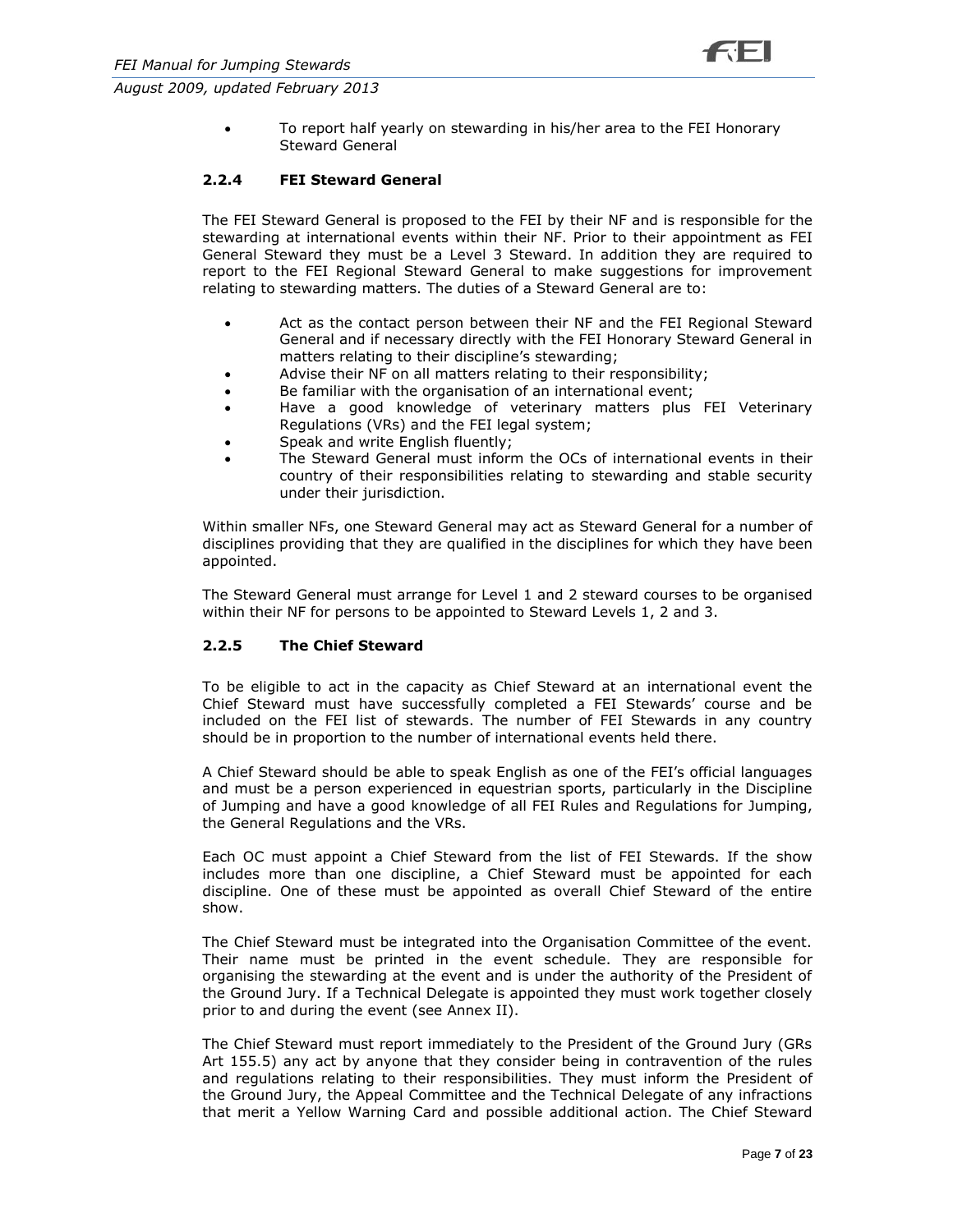

may issue Yellow Warning Cards to athletes, in accordance with General Regulations Art. 169.7.1 for reasons including, but not limited to, abuse of horses and incorrect behaviour towards officials. Once a Yellow Warning Card has been issued the Chief Steward must inform the OC.

During the event the Chief Steward and Assistants must wear, along with the event's Organising Committee's accreditation, the FEI Steward badge in a clearly visible manner.

The Chief Steward is responsible for stewarding and the organisation of the stewarding team during the entire event.

Following each event, the Chief Steward must send a written report to the Jumping Director at FEI HQ, with copies to the President of the Ground Jury, the OC, the Steward General of the NF and the Secretary General of the host NF where the event has taken place. If necessary, recommendations for improvements should be made in the Chief Steward's report (see Annex I).

#### **2.2.6 The Assistant Steward**

According to the size and type of event, a sufficient number of Assistant Stewards must be appointed by the OC. There must be a minimum of four Assistant Stewards and all must hold at least Level 1 Steward status.

#### **2.2.7 The Stewarding Team**

The OC together with the Chief Steward are responsible for the selection of a competent stewarding team capable of providing the appropriate stewarding service during the event. Briefing sessions must be organised every day by the Chief Steward.

A briefing meeting must be held by the Chief Steward with the Assistant Stewards prior to the start of the International Event. The following topics must be covered:

- Supervision and security of the stables
- Control of schooling areas
- Patrolling of the event restricted area
- Veterinary assistance and Medical Control Programme
- Timely intervention to prevent abuse
- Horse inspection
- Procedure for reporting incidents
- Correct behaviour towards athletes, grooms and trainers
- Work timetable
- Meals
- Accommodation
- Areas of responsibilities
- Stewarding Groups
- **Arrival**
- Stable Duties
- Schooling (specific Jumping Duties)
- Warming-up
- Checking the saddlery
- Competition Flow
- Prize-giving
- Boot and Bandage Control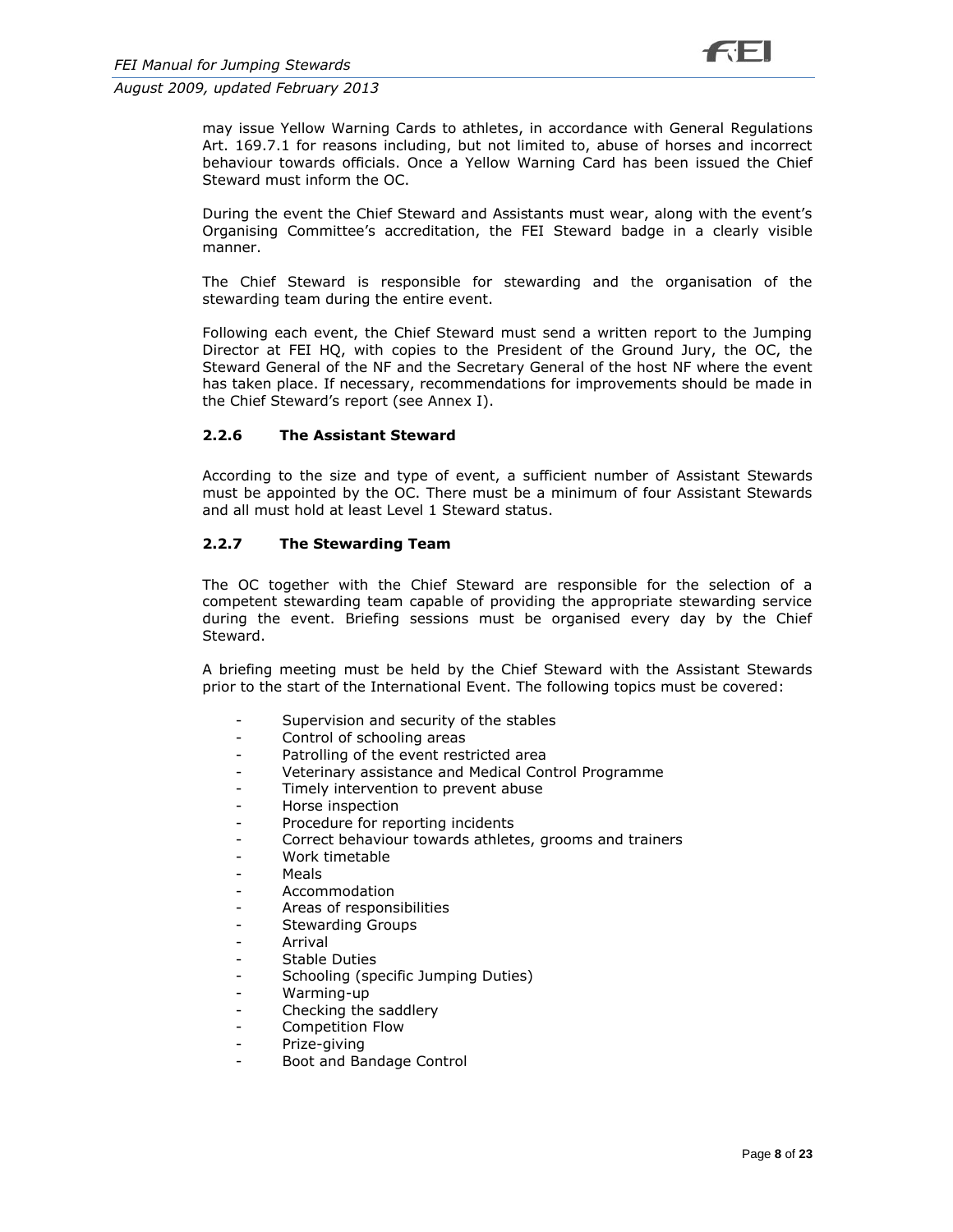# **2.3 Working place for Steward(s)**

The OC must provide the Stewards with adequate working facilities. A room or trailer should be available with chairs, beverages and a table so that they have a place to rest from time to time. At events where they have to work outdoors every effort should be made to provide them with a sheltered area in the middle of, or immediately adjacent to, the exercise arenas from where they can effectively supervise the activities of the athletes. For purposes of communication the entire team must be equipped with radios.

All Stewards officiating at an international event must wear distinctive identification such as badges or armbands, bibs, etc. and must have complete freedom of access to all restricted areas such as, but not limited to, all parts of the stables, schooling areas, collecting rings and all other areas under control of the OC.

## **2.4 The cooperation between FEI Officials and athletes (athletes, owners, chefs d'equipe, trainers and grooms)**

Every effort should be made to have a good working relationship between officials and athletes. It is much better to prevent a rule being broken rather than having to react afterwards. To be able to intervene at the correct time a good knowledge of the rules and regulations is necessary.

## **3. STABLES**

## **3.1 Access to the Stable Area**

For a high level of stable security, the stables must be completely enclosed by a fence or wall. Access to the stable area must be controlled and restricted. This serves both as a deterrent to the entry of unauthorised persons and uncontrolled exit of horses. The area must be sufficiently large to allow horses to be evacuated from the stables in an emergency.

All horses must be stabled in the stables. Horses cannot leave their stables without their ID number.

Strict stable security is of paramount importance. Admission to the stables is limited during an event. The only persons authorised by the OC to enter the stable area are the following so long as they are is possession of the required accreditations (See VRs):

- Athletes plus one accompanying person
- The Technical Delegate or Foreign Judge
- Members of the Ground Jury and Appeal Committee
- Chief Steward and assistant stewards
- The Veterinary Commission/Delegate
- Treating Veterinarian
- Medication Control Officials
- The Official farrier, Team farriers and individual athletes' private farriers
- Not more than two owners per horse as per those registered within the horse's passport
- The Chefs d'Equipe, trainers, grooms
- The Team Veterinarians and veterinarians accompanying individual athletes
- Physiotherapists who have registered with the Veterinary Commission/Delegate
- Presidents and Secretaries General of National Federations may also visit the stable area with the approval of the OC

It is essential that the OC official responsible for authorising access to the stable area is a senior person within the OC.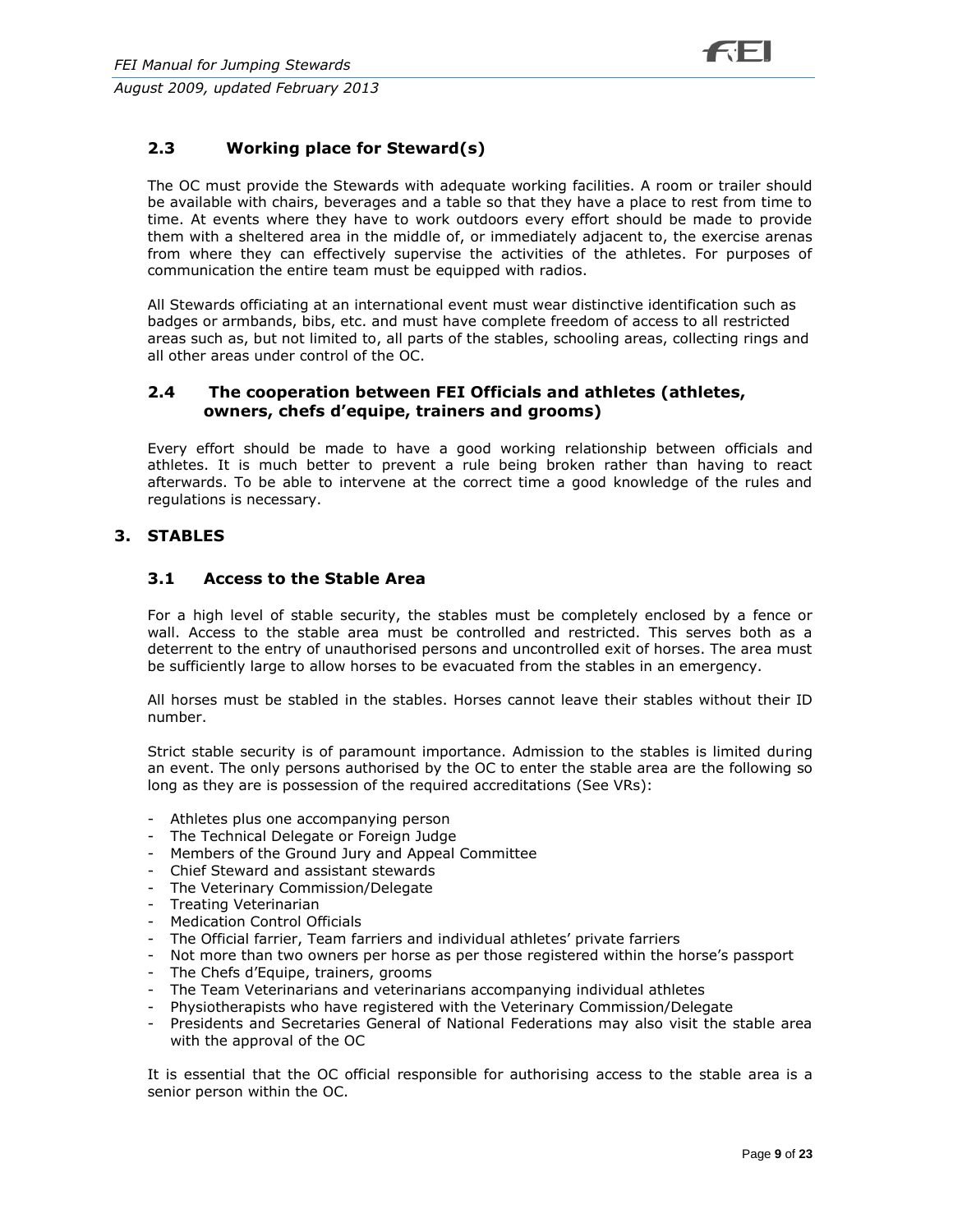#### *Control of access*

A control system must operate at all entrance gates to the stable area so that there is an efficient and reliable method of identifying those who enter and leave the stable area at any time. Please see below for further information.

## **3.2 Stewarding of the Stable Area**

At least one steward reporting directly to the Chief Steward must be present or readily available in the vicinity of the stable area 24 hours a day for the entire duration of the event. He may be assisted by additional stewards as deemed necessary.

During the time that the stables are officially closed nobody has the right to stay in the stables. Any persons requiring access to the stables during the hours of closure must report to the steward on duty. They must be in possession of the required accreditation. They must sign in on the 'Night Control in Stables' form (ref. Annex VIII of this Manual) and they must be escorted by an FEI Steward at all times during their visit until they have left the secured stabling area. The 'Night Control in Stables' form must then be submitted to the Chief Steward each morning.

There must be constant patrolling of the secured stable areas by official FEI Stewards (or security team employed by the OC). This patrolling must be obvious and clear for all people to see. It must take place 24 hours a day, even when the stables are closed. No predetermined pattern should be established in order to discourage any form of forbidden practices or abuses. Any misdemeanours must immediately be reported to the steward responsible in the stable area, who must, in turn, report to the Chief Steward, who in turn reports to the President of the Ground Jury. Stewards may also ask for the appropriate Medication Form if a horse is seen to receive treatment of any kind; this also applies to the use of nebulisers.

Any persons found within the secured stable areas during the hours of closure without the required authorisation will have their accreditation removed for the remainder of the event. Also, at the discretion of the Ground Jury, the rider of the concerned groom etc. may possibly be disqualified from the remainder of the event.

The duty of the stewards is therefore to safeguard the welfare of the horses and to prevent any form of forbidden practice.

Stabling must:

- If possible, be on the Showground
- Satisfy requirements of local authorities
- Have clear-kept emergency exits
- Have appropriate and sufficient fire-fighting equipment
- Have 'no-smoking' signs
- Be checked for safety and solidity
- Be allocated by the OC to athletes
- Be numbered and labelled
- Have adequate ventilation, water and bedding
- Have clean yards, adequate manure disposal
- Have an area for storing fodder and bedding
- Have on entrance open 24 hours a day
- Have a passageway of a minimum of 2 metres, although minimum 3 metres is highly recommended.

Stabling – Minimum Requirements:

- Cleaned and disinfected prior to horses' arrival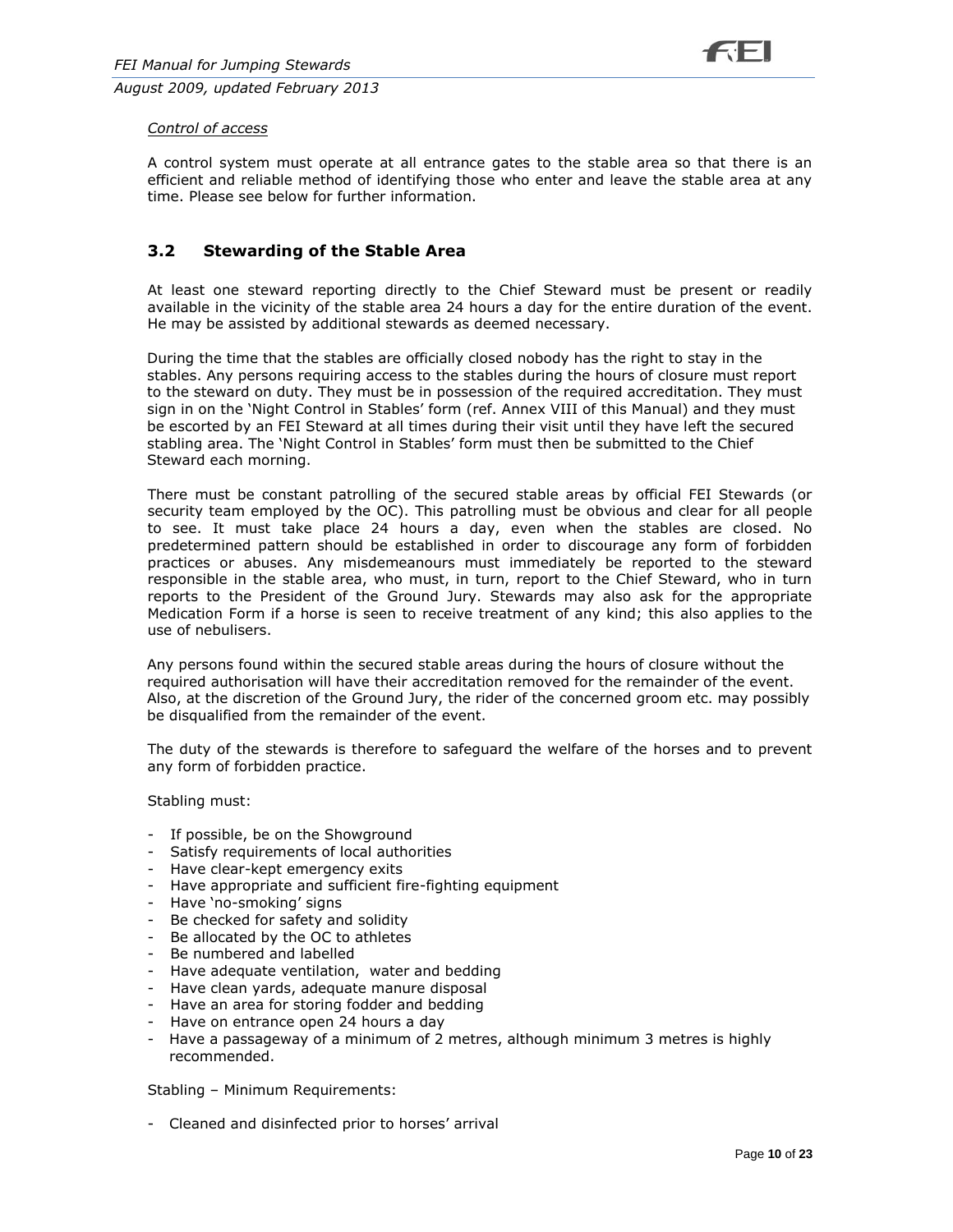

- Well ventilated
- Be a restricted area (Security)
- Washing facilities for horses
- Sufficient electricity and power points
- Space for tack and equipment
- Sufficient number of showers and toilets for grooms
- No cars or motor bikes may be parked in the stable area. Push bikes and electrically powered bikes may be allowed at the discretion of the OC.
- Office for Stewards if possible in the vicinity of the stables, Stable Manager and Treating Veterinarian for assistance
- Information Board
- Minimum 2 MCP Stables
- Minimum two isolation stables
- Cafeteria "Meeting corner" in the stables area.
- There must be hot water
- Dedicated Smoking Area away from hay/straw/shavings storage
- Stables must have a roof over hang

#### **3.3 Grooms**

Accommodation for grooms, if required, must be provided in the vicinity of the stables; only grooms, duly registered with the OC as a groom, who wish to remain with their horses during the night, may possibly be permitted to do so. This permission may only be granted under exceptional circumstances i.e. ill horse etc.

The Person Responsible must ensure that their groom, or any other authorised persons with access to their horses, are familiar with the security and stewarding procedures for the event in question.

## **3.4 Movement throughout the Showground**

Movement of horses between the stables, practice area, grazing area and main arena must be strictly controlled. The optimum layout for the Jumping discipline may be found in Annex III of this document. It is understood that flexibility will be required depending on the requirements of other disciplines and lay-out of showground, but wherever practicable the optimum layout should be followed.

#### **3.5 Stewarding of the Practice Arenas**

The practice arenas refer to all arenas used for warming-up, training practice etc. including the collecting ring. From here in, all of these arenas/areas will be referred to as practice arenas.

The Chief Steward must ensure that each practice arena is adequately stewarded at all times when officially open. They must also ensure that all practice arenas are subject to random control when they are officially closed.

## **3.6 Grazing Area**

It is recommended that a grazing area be provided at all outdoor events and that this be subject to random control. If available, horses must only be grazed or walked in hand within this area and their ID number must be clearly displayed.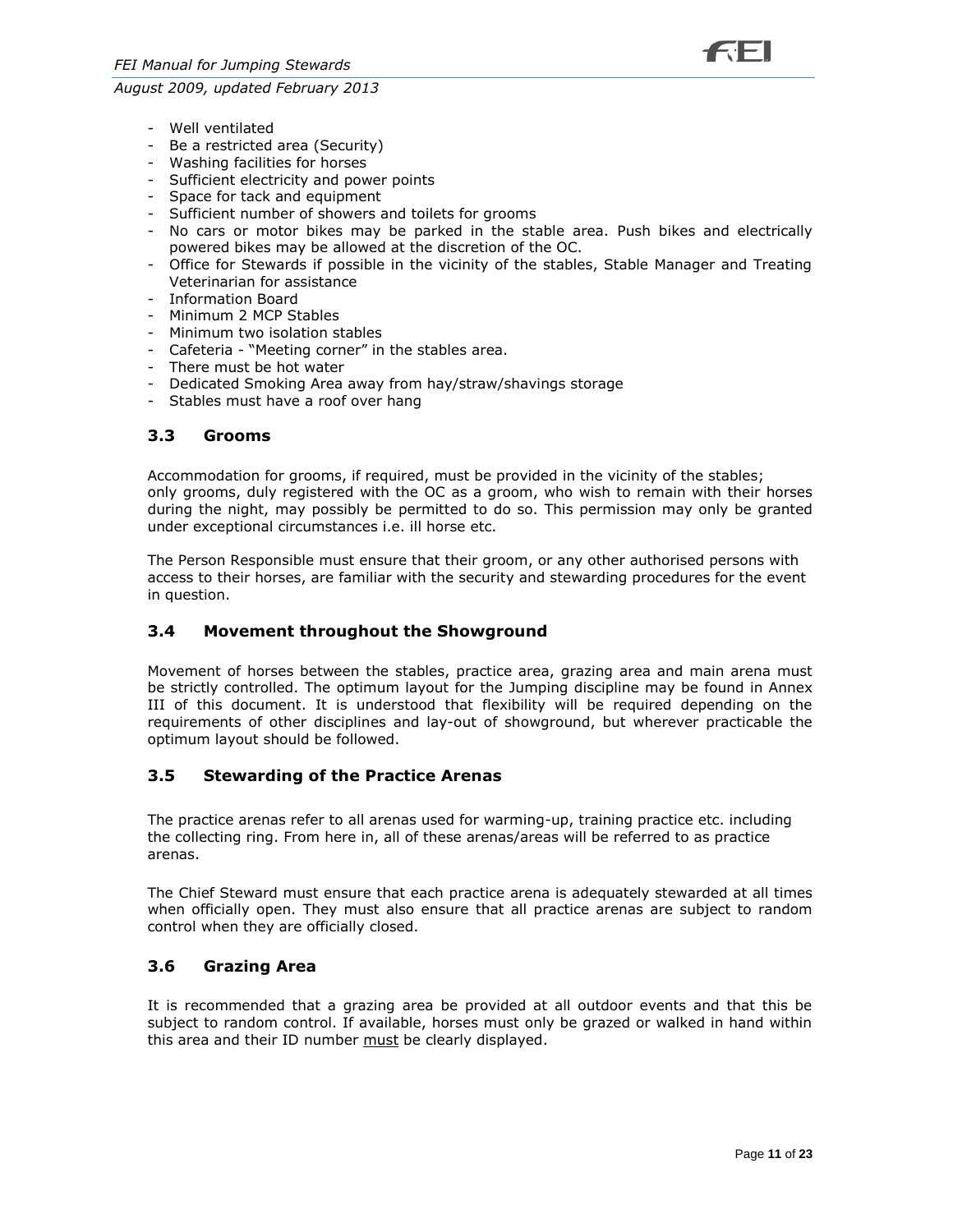## **4. WARNING CARDS**

In accordance with the FEI General Regulations, 23rd edition, effective 1 January 2009, updates effective 1 January 2013 (Art. 169), in cases of offences mentioned in paragraphs 6.2 (Abuse of Horses) and 6.3 (Incorrect behaviour towards Event Officials or any other party connected with the Event) and which are of a less serious nature and/or in cases specified in the Sport Rules, the President of the Ground Jury, the President of the Appeal Committee and the Chief Steward, instead of instituting the procedures foreseen in the legal system, may deliver to the Person Responsible (athlete) a Yellow Warning Card, either by hand or by any other suitable means.

Should the same Person Responsible receive a second Yellow Warning Card at the same or any other International Event within one (1) year of the delivery of the first yellow warning card, the Person Responsible shall be automatically suspended for a period of two (2) months from the day following the event at which the Person Responsible received the second warning card. The FEI Secretary General shall be responsible for notifying the Person Responsible of such suspension.

NFs and OCs must ensure that the President of the Ground Jury, President of the Appeal Committee and the Chief Steward at all international events are in possession of sufficient Yellow Warning Cards.

Presidents of Ground Juries and Chief Stewards are reminded that when issuing a warning card they must submit a copy of the Yellow Warning Card in annex to their report, with a full explanation. The FEI keeps a record of all penalties imposed under the FEI legal system. An up to date list of athletes in possession of a Yellow Warning Card can be found on the following link:

http://www.fei.org/warning-cards

#### **5. VETERINARY EXAMINATIONS, HORSE INSPECTIONS AND PASSPORT CONTROL**

Please refer to Articles 1031 and 1033 of the FEI Veterinary Regulations for full details.

#### **5.1 Requirements for the Horse Inspection**

The OC must consider all the necessary requirements for the Horse Inspection. It must also liaise with the Technical Delegate / Veterinary Commission / Veterinary Delegate and will discuss the protocol for the inspection well in advance with the Chief Steward.

#### **5.1.1 Surface**

It is important that the inspection surface provides a fair evaluation of the horse's fitness to compete. The surface should always be firm, level and not slippery. This can be accomplished in three ways:

- Freshly laid asphalt; if this surface is old and has become slippery, it can be improved by adding a light cover of sand.
- A competition arena that has been scraped to its firm base layer. The surface should be watered and rolled so that it is sufficiently compact to prevent it cutting up during the inspection.
- A firm gravel or stone dust road that has been swept to remove all loose stones.

There should be approximately 50 metres of surface available to inspect the horses at walk and trot, but a shorter surface may be acceptable for indoor horse inspections. In some circumstances the Horse Inspection may, of necessity, be carried out on the competition surface, in which case the OC must discuss the conditions with the Inspection Panel and the TD if appointed beforehand. In such a situation the surface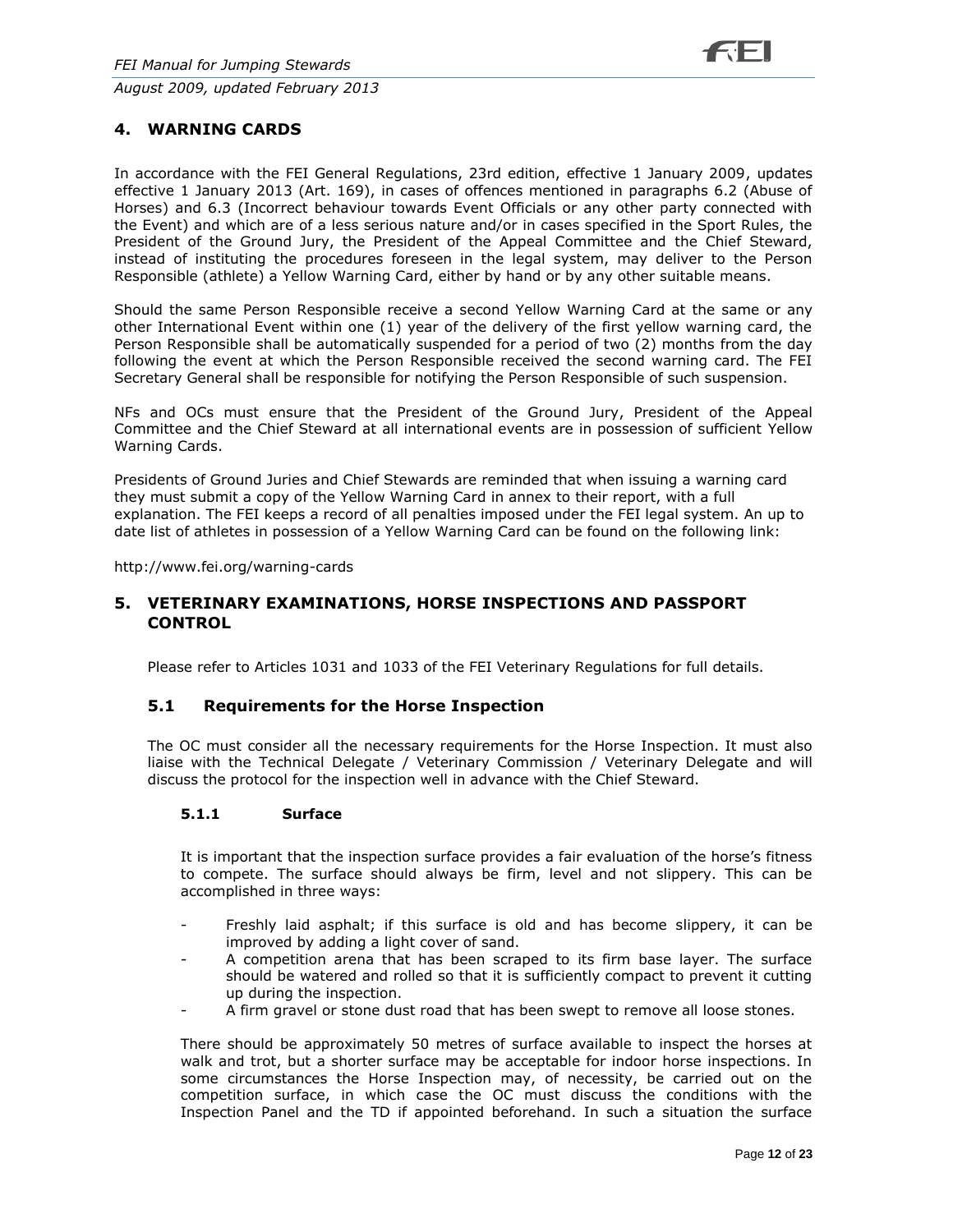must be firmly rolled to provide the appropriate conditions. Please refer to Annex VII of this manual for further details.

## **5.1.2 Organisation**

The inspection area must be properly cordoned off from the public and effectively stewarded so that horses are ready for inspection at the scheduled time and quickly led away afterwards.

#### **5.1.3 Holding Box**

A cordoned off area should be allocated close to the inspection area that can be used for a further examination of horses exhibiting doubtful fitness to compete. This area should be separate and if possible out of sight of the main inspection track.

## **5.1.4 Announcements to the Public**

Any announcement relating to the progress of the inspection (i.e. horse being presented and its competition number) should be made by public address. The decision as to whether the horse has been accepted, not accepted or sent to the Holding Box should be given out immediately.

#### **5.1.5 Safety of horses and handlers**

Special care is necessary with strict stewarding at Inspections where there are a large number of horses in the collecting area. The same applies if there are stallions present for the Inspection, as they can create a significant safety risk.

## **5.2 Horse Inspection protocol according to the Rules**

The Horse Inspection should be held not more than 24 hours prior to the start of the first competition.

## **5.3 Procedure of the Horse Inspection**

#### **5.3.1 General Remarks**

- The Person Responsible must present the horse for inspection, unless prior permission to have a substitute lead the horse has been granted by the Inspection Panel (through Chief Steward/OC).
- The Veterinarian will walk around the horse to carry out a brief visual inspection of the horse. Palpation of a limb or other part of the body will only be carried out if deemed necessary. However, other clinical tests may not be performed at this time (i.e. active flexion tests or walk the horse in a circle).
- After the visual inspection, the horse will be walked for a short distance (10 paces) and then trotted on a loose rein (for 30 - 4O m) with the handler on the left side of the horse.
- The veterinarian watches the horse's gait from the centre of the inspection track.
- Walk before turning to the right and trot back.
- The inspection panel then makes a decision, taking into account the opinion of the FEI Veterinary official, to accept, not accept or refer the horse to the Holding Box

## **5.3.2 Rules for Horse Inspections**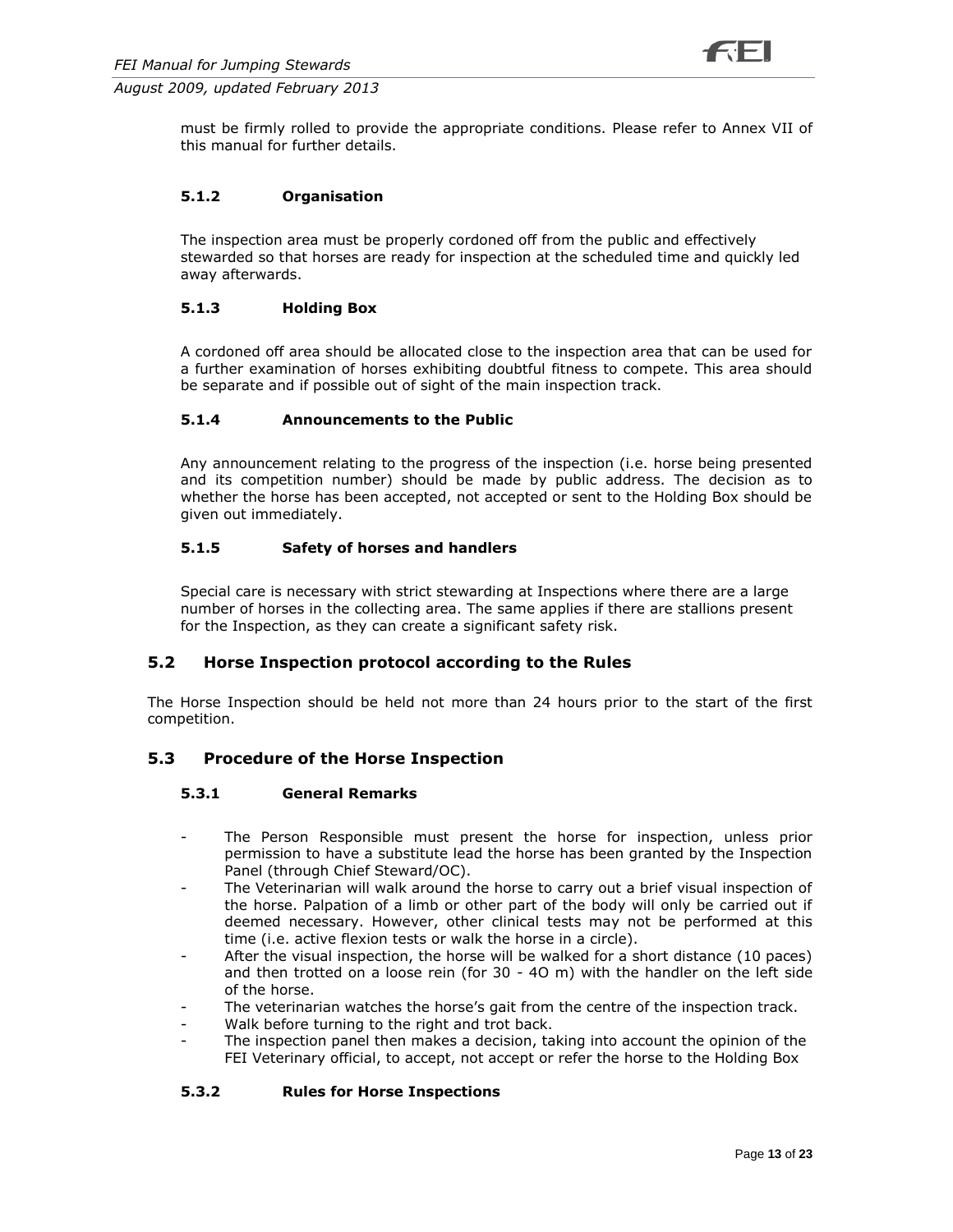



- Horses presented in bridle with a bit and with ID number clearly displayed, no other tack or equipment may be worn
- Handlers neatly dressed
- No rugs
- No dye or paint on horses or hooves
- Whips are not allowed (unless permission is given by the President of the Ground Jury)

## **6. MEDICATION CONTROLS**

#### **6.1 Medication control of horses (MCP)**

At any event where testing is to take place, the Testing Official (MCP Testing Veterinarian or Veterinary Delegate) will require the assistance of stewards with testing. In most cases, the Steward will be asked to notify the athlete (at the moment of leaving the arena) that the horse will be tested and accompany the horse thereafter until the sample(s) has/have been collected. It is essential not to let the horse out of sight until collection takes place. The Steward appointed to Testing should be familiar with the procedure, so that they are aware of the correct procedure (FEI website / Veterinary / Medication Control).

The Steward escorts the selected horse to the MCP box.

#### **6.2 Medication control of athletes (WADA)**

Testing of Athletes, if carried out at a FEI event, is done under the rules of WADA (World Anti Doping Agency). This means that WADA Officials will carry out the Testing instead of FEI Officials. However, just as in Testing of Horses, the assistance of Stewards may be requested.

## **7. ABUSE OF HORSES**

No person may abuse a horse during an event or at any other time.

*ABUSE* is defined as acting in a way which may cause pain or discomfort to a horse. It means an action or omission which causes or is likely to cause pain or discomfort to a horse. This includes, but is not limited to, any of the following:

- Excessive or inappropriate use of hand/leg and/or whip
- To subject a horse to any kind of electric shock device
- To exhaust or exercise an exhausted, lame or injured horse
- Excessive or prolonged use of any training method or movement
- To sensitise or desensitise any part of a horse
- To leave a horse without adequate food, drink, bedding or movement/exercise
- To use any device that causes pain to the horse

If abuse is witnessed during an event, it should be reported as a protest (Art 167) to an Official. If an Abuse is witnessed at any other time it should be reported as a protest (Art 167) to the FEI Secretary General for referral to the Judicial Committee.

## **8. BE PRO-ACTIVE**

*SITUATIONS NOT ALLOWED BUT NOT LIMITED TO...*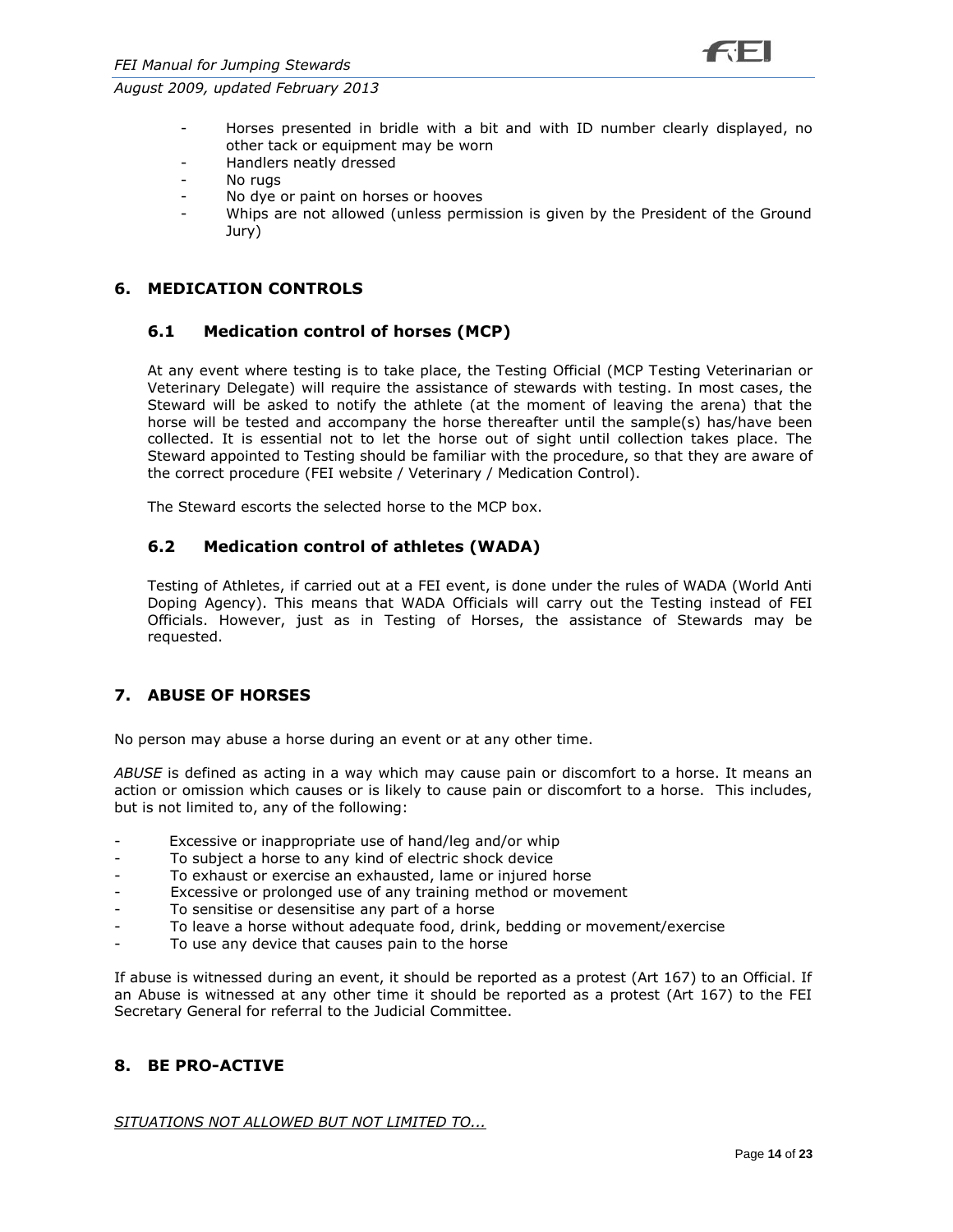

- Any behaviour or training method that could be considered as abusive to the horse;
- Persons in charge of horses causing dangerous situations due to a lack of consideration to others;
- Horses bleeding in the mouth/nose or indeed anywhere, or marks indicating excessive use of the whip and/or spurs anywhere on the horse (in minor cases of blood in the mouth, such as where a horse appears to have bitten its tongue or lip, officials will authorise the rinsing or wiping of the mouth and allow the athlete to continue; any further evidence of blood in the mouth would result in disqualification);
- Riding or walking with horse in hand in the main arena, without authorisation;
- Riding in the Practice Arena when used without authorisation or outside the allowed time.

## **9. MISCELLANEOUS**

## **9.1 Public**

For safety reasons, the public must be separated and kept away from the areas where horses transit and exercise. The entire event area should be patrolled randomly.

## **9.2 Footing**

The footing of all exercise areas is of great importance. Horses spend much more time in Practice Arenas than in the competition arena. The OC must be prepared to improve the footing (watering, sand, shavings, etc) and even move to another area if this is available should the footing of the designated areas become or be considered inadequate by the Foreign Judge/Technical Delegate/Chief Steward.

## **9.3 Practice Arena(s) Timetables**

Timetables for the use of Practice Arenas must be established, posted on the notice board in the stable and adhered to. Whenever possible, flexibility is required and the Practice Arenas should be opened outside the established times on receipt of reasonable requests. Horses must always wear their ID number. The Practice Arenas must always be stewarded when in use.

## **9.4 Advertising and publicity on athletes and horses (GRs Art. 135)**

At all events, except Regional and Olympic Games under the patronage of the IOC (see Special Regulations for Olympic Games), athletes may wear the identification (name and/or logo) of the manufacturer of clothing and equipment or as an alternative that of a sponsor as outlined below:

## **9.4.1 Identification of the Manufacturer**

While present in the competition area and during the prize-giving ceremonies the identification of the manufacturer of the clothing and equipment may appear only once per item and may appear on a surface area not exceeding:

- $-$  3 cm<sup>2</sup> for clothing and equipment
- 75cm<sup>2</sup> for fly hood

If the manufacturers of clothing and equipment act as sponsors, the provisions under paragraph 9.4.2 of this article apply.

#### **9.4.2 Identification of Sponsors**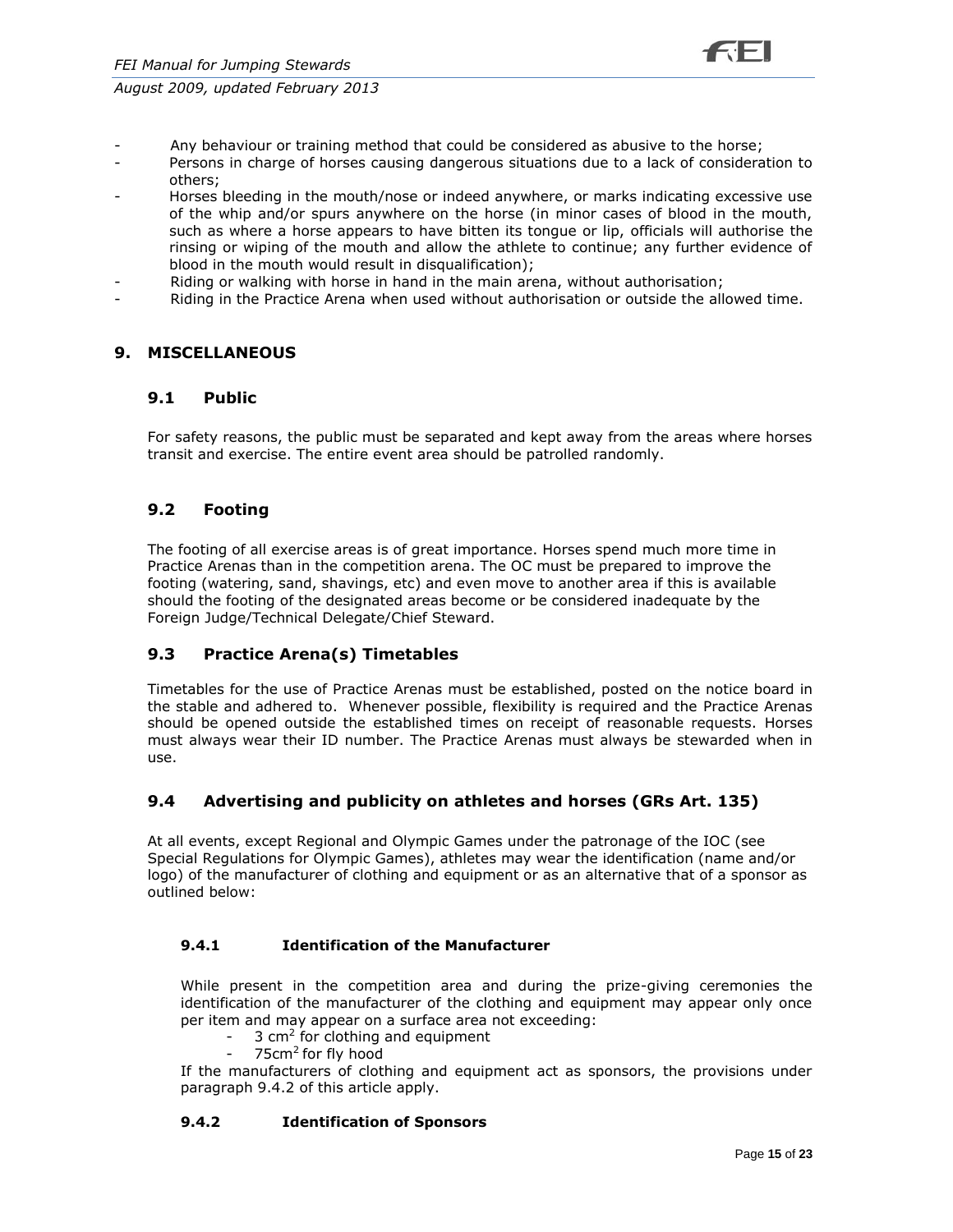

While present in the competition area and during the prize-giving ceremonies the name and/or logo of the individual's sponsor(s) and/or team sponsor(s) may appear on a surface area not exceeding:

- a.  $200 \text{cm}^2$  on each side of the saddle cloth.
- b. 80 cm<sup>2</sup> only once on jacket or top garments at the height of breast pockets for Jumping events.
- c.  $16 \text{cm}^2$  on both sides of the shirt collar.
- d. 75cm<sup>2</sup> for fly hood

#### **9.4.3 Team Sponsor Logo**

OCs of Championships or CIOs may state in the schedule that such logos are not permitted in Nations Cup Classes, with the exception of the names and logos of the team sponsors under the limitations of 135.1.2.1.

#### **9.4.4 Competition / Event Logo / Advertising**

- 1. The OC may display the name and/or logo of a competition and/or event sponsor(s) on members of the area party and on the numbers worn by athletes and on stable rugs while present in the competition area and during the prizegiving ceremonies at all FEI events. The size of name and/or logo on the athlete's number shall not exceed  $100 \text{ cm}^2$ .
- 2. Advertising may appear on the outsides of the arena provided the TV agreement allows for it.
- 3. For the purposes of this article, the competition area shall include all areas where the athlete is being judged or his horse is undergoing a horse/veterinary inspection.

Any athlete in direct contravention of the rules concerning advertising should not be allowed to enter the arena. They may also be subject to a yellow warning card issued by the Ground Jury. Please refer to Art. 240 of the FEI Jumping Rules:

#### *Article 240 Fines and Yellow Warning Cards*

- *1. The President of the Ground Jury, the President of the Appeal Committee and the Chief Steward are authorised to issue a yellow warning card in accordance with GRs Art. 169.7:*
	- *1.9 to an Athlete who violates the advertising rules (see also GRs Art. 135) or does not comply with the rules set forth under JRs Art. 256.1.7*

#### **10. LEGAL PROCEDURE AND SANCTIONS**

#### **10.1 The Legal Base**

The following rule books and regulations describe the basic tasks, responsibilities and organisation of the FEI. Officials and the Chief Steward must be in possession of these rule books and know the rules which cover their responsibilities.

The Chief Steward should have the following:

- General Regulations (GRs)
- Veterinary Regulations (VRs)
- Appropriate Rules for the relevant Jumping Event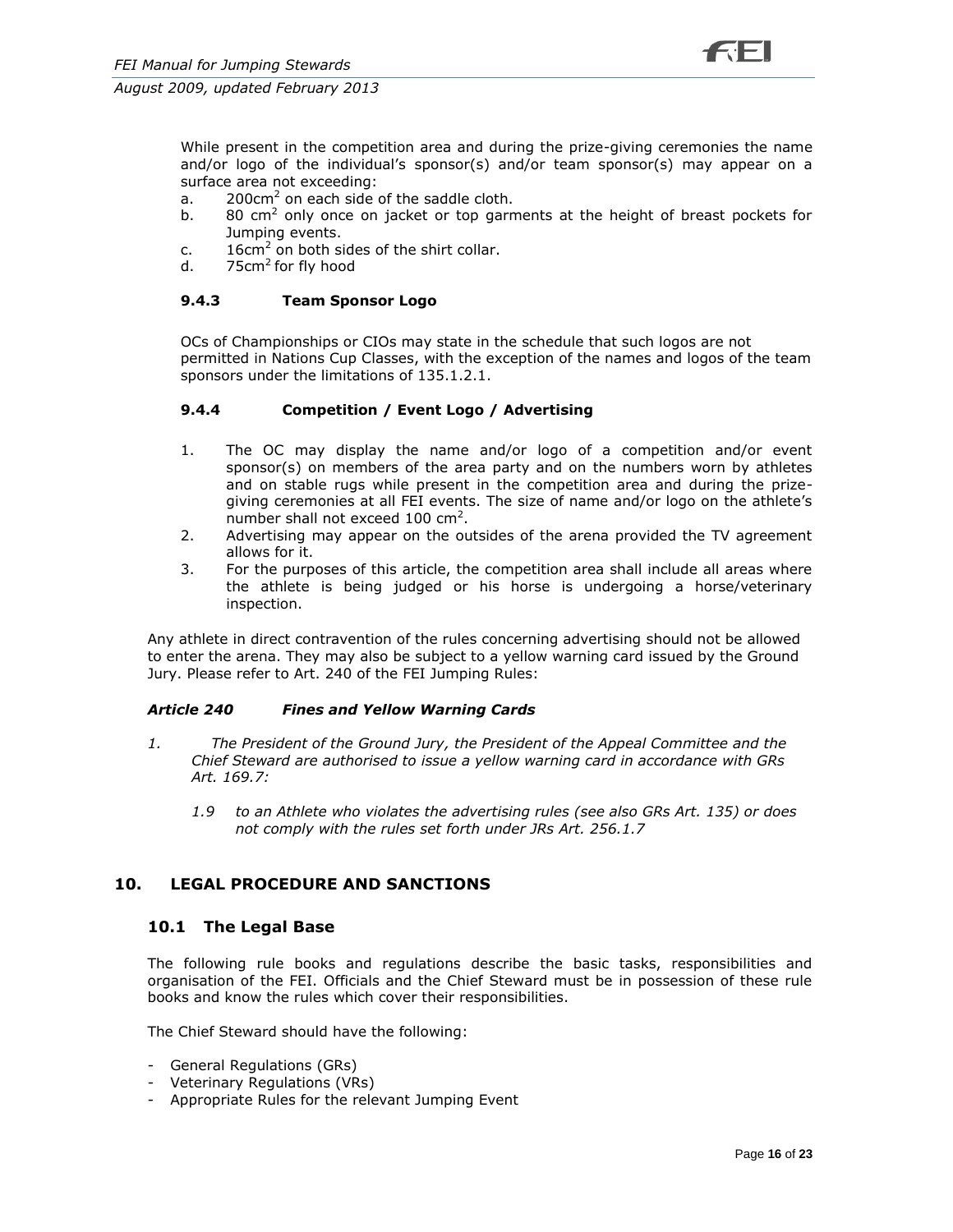It is of course impossible to know all the rules by heart. Therefore the first priority is to become familiar with the relevant articles, in order to understand how to proceed.

The First Principles are:

HELP

PREVENT

INTERVENE

In accordance with the maxim that prevention is better than cure, the first principle of Officials is to ensure that everything is organised according to the rules.

Athletes for their part, have a duty to ensure that they observe the rules with regard to their horses and within relation to their own preparation for and participation in the event.

The legal system is fairly complex even for a professional lawyer. Therefore those concerned with applying it, while they must know what rule to look for and where to find it, ought not to try to learn the system by heart. When a difficulty arises, it is wise even for the well-informed to read the relevant articles carefully before tackling the problem.

If someone objects informally to a decision by an official, the official should inform him of the correct procedure and refer him to Articles 163 and 165 of the GRs. If the objector is not the appropriate person, this should be pointed out.

#### **10.2 Some practical advice**

The facts of a case, if not already agreed, must first be established. A decision must then be reached on the agreed or proven facts. Witnesses to prove alleged facts are of great importance.

If an objection (including an informal objection) is clearly correct, thank the objector, apologise and correct the mistake, however caution is needed on two points - think carefully before you change your decision: the official may have been right.

Except when making a quick decision, a quiet place should be found where the proceedings will not be overheard. A courtroom atmosphere should be avoided, but order must be maintained and interruptions discouraged. Each interested party must receive a fair hearing and be allowed to state his/her case regarding the facts and, where necessary, the law.

Judges, other officials and stewards, who were in the arena or the restricted area, may be able to give relevant evidence. Where severe cruelty is alleged, see the horse as soon as possible and enlist the help of the veterinary official. If the horse shows signs of having been ill-treated, point out any marks to the person accused.

Even if the act of cruelty has been seen by you, ask the accused person for his comments before reaching a decision.

If an incident has to be reported, do not forget the officials will need written statements from those involved and witnesses (impartial!). These papers must be signed and dated (with the time noted, if possible).

Finally while a lay person cannot expect to be a qualified legal expert, it is important to be fair and patient, to give each party an opportunity to state his/her own case and ask each question of the witnesses, to weigh the evidence (where it is disputed) and reach an impartial decision in a sporting spirit.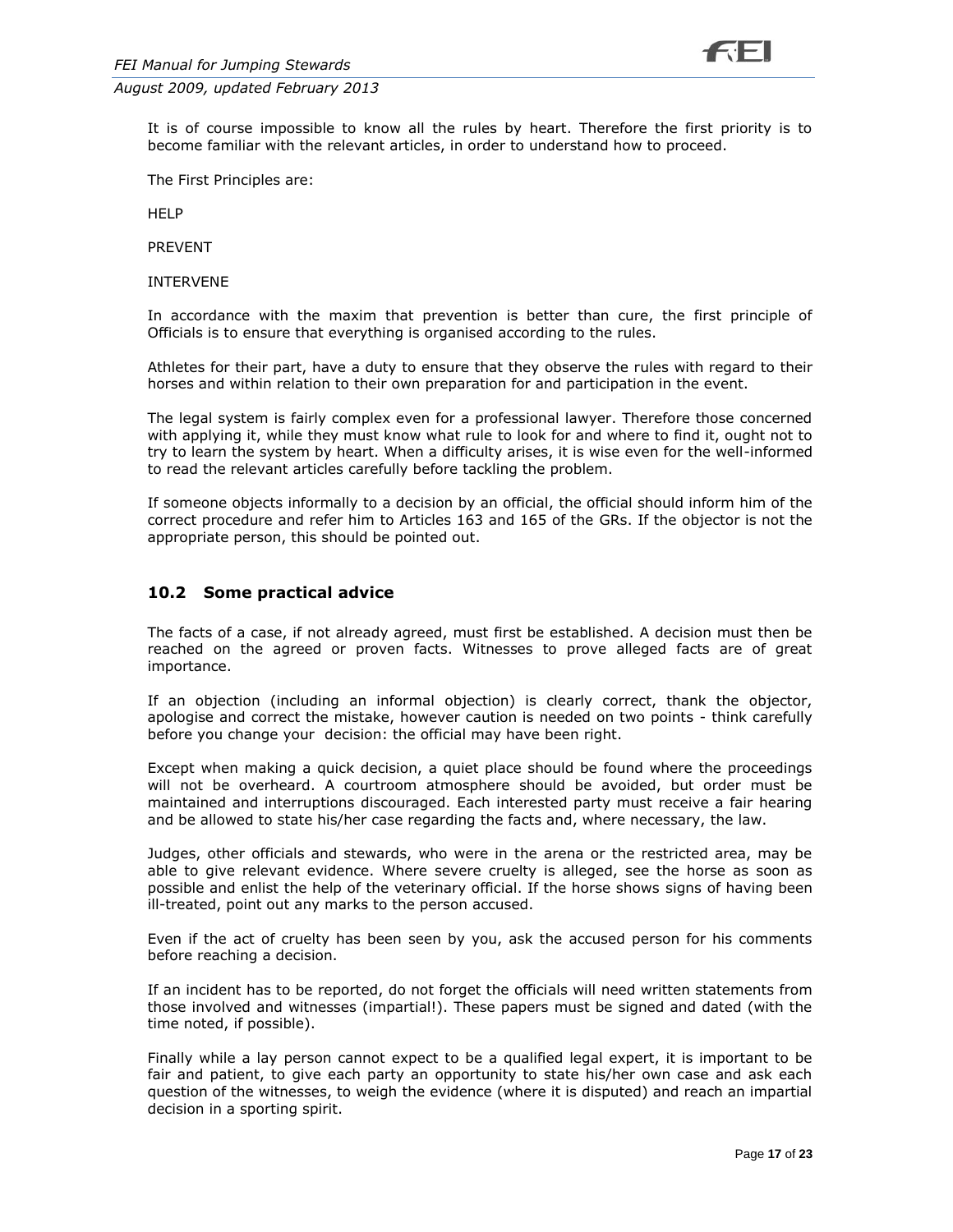Who must have a good knowledge of the rules?

- The President of the Ground Jury
- The Foreign Judge/Technical Delegate
- The President of the Appeal Committee
- The Chief Steward
- The Veterinary Delegate/President of the Veterinary Commission

## **10.3 Protests (GR Art. 163)**

- 1. Protests may be lodged against any person or body involved in any capacity in an International Event or otherwise subject to the jurisdiction of the FEI including for failure to observe the Statutes, GRs or Sport Rules or violation of the common principles of behaviour, fairness, or accepted standards of sportsmanship, whether occurring during or in connection with an international event or at any other time.
- 2. Protests may only be lodged by Presidents of NFs, Officials, Chefs d'Equipe or, if there is no Chef d'Equipe, by a Person Responsible or a Team Veterinarian responsible for horses taking part in the Event. Protests for abuse of Horses may be lodged by any person or body.
- 3. Unless otherwise specified, Protests must be loded before the end of the period of jurisdiction of the body that has the competence to hear the relevant Protest. This is true eben if the person or body lodging the Protest is not present at the Event. The relevant body does not have jurisdiction to hear the Protest prior to any required deposit being paid.
- 4. Protests in the following matters can only be lodged with the Ground Jury:
	- a. Protests concerning the eligibility of an Athete or Horse for a specific Event or concerning the conditions of the arena. Such Protests must be filed not later than thirty (30) minutes before the start of the relevant Competition.
	- b. Protests concerning an obstacle, of the plan or length of the course for a Jumping Competition(...). Such Protests must be lodged no later than fifteen (15) minutes before the start of the Competition.
	- c. Protests concerning irregularities or incidents during a Competition, of the results of a Competition. Such Protests must be filed no later than thirty (30) minutes after the announcement of the results of the relevant Competition.
	- d. Protests challenging the procedures followed in the application or implementation of an FEI rule. Such Protests must be filed no later than thirty (30) minutes after the notification of the application or implementation of such rule.
	- e. Lodging a Protest before the Ground Jury within the relevant time limit in matters listed above is a prerequisite to a right of Appeal to the Appeal Committee.
- 5. Protests for matters not listed under Art. 163.4 of the GRs must be lodged with the Appeal Committee or with the Ground Jury if there is no Appeal Committee.
- 6. Protests regarding matters which have not occurred during or in direct connection with an International Event ond which were not known until after the end of the Event, shall be lodged with the FEI Tribunal through the FEI Secretary General. Such Protests shall be filed no later than fourteen (14) days after the end of the relevant Event. A case shall be deemed to occur in direct connection with an event if it occurs during the journey towards the Event or, after arrival, including during the period of quarantine, training or acclimatisation.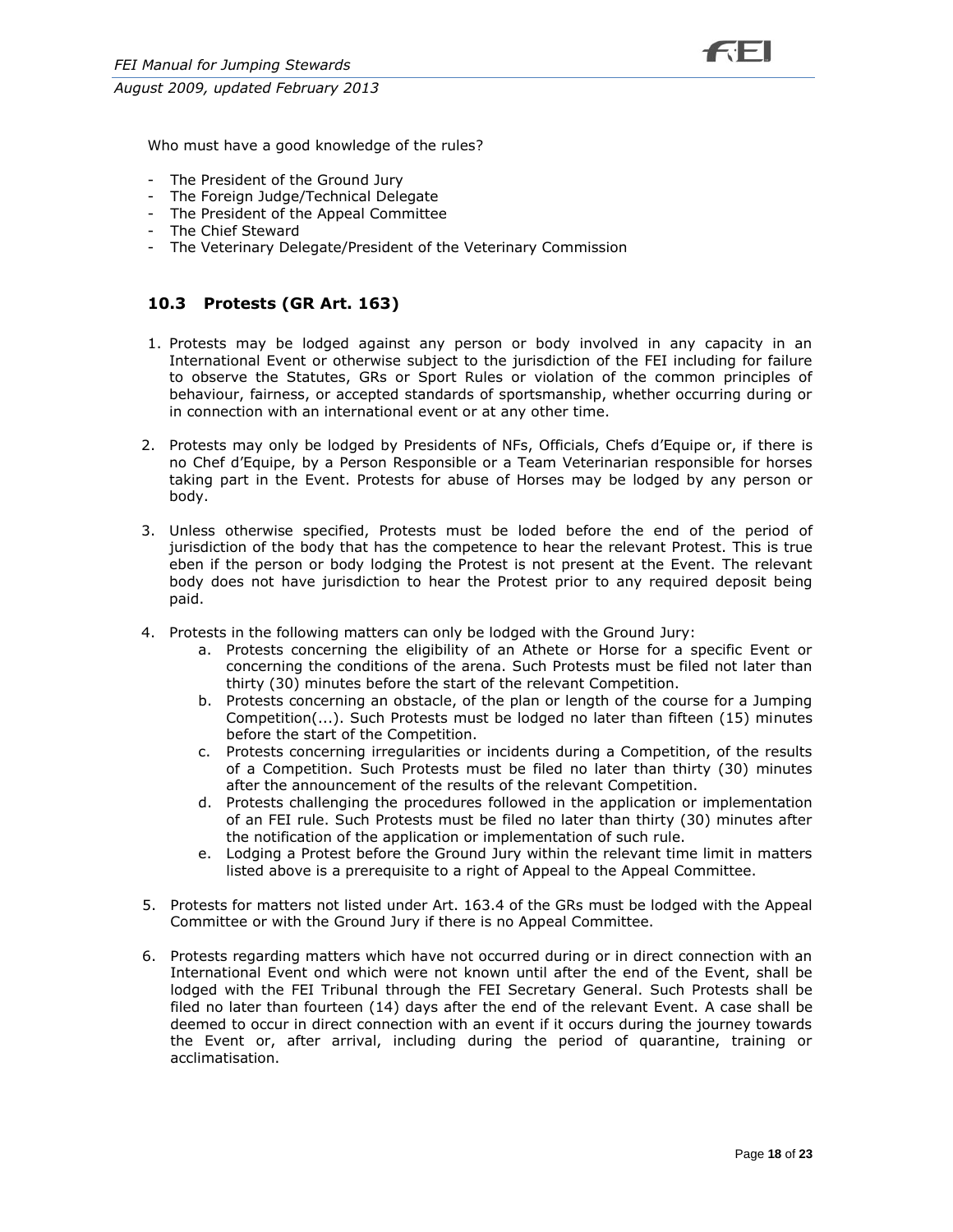- 7. All Protests must be in writing, signed by an authorised person within the meaning of Art. 163.2 of the GRs and be accompanied, as the case may be, by any supporting evidence, including names of witnesses.
- 8. Protests to the Ground Jury and to the Appeal Committee shall be presented within the applicable time limit to the President of the Ground Jury or to the President of the Appeal Committee, as the case may be, together with the necessary deposit. Protests to the FEI Tribunal shall be sent within the applicable time limit to the FEI Tribunal together with proof of payment of the necessary deposit.
- 9. Notwithstanding anything to the contrary, the Secretary General may, in special circumstances which - in his sole discretion - warrant a Decision, refer to the FEI Tribunal a Protest against any person or body made by any person or body or on his own initiative, at any time, in regard to any matter and even without the payment of a deposit.
- 10. Any person lodging a Protest should, if possible, secure witnesses to the incident and any other form of evidence, and either bring them to the body before whom the Protest is lodged, or obtain written statements from them, duly signed, together with their names and addresses. Before the FEI Tribunal, these requirements are set out specifically in the Internal Regulations of the FEI Tribunal.
- 11. The Foreign Judge, Technical Delegate , Veterinary Delegate and Foreign Veterinary Delegate must report to the Secretary General all acts or omissions constituting a Protest.

## **10.4 Appeals (GR Art. 165 Extract)**

- 1. An Appeal may be lodged by any person or body with a legitimate interest against any Decision made by any person or body authorised under the Statutes, GRs or Sport Rules, provided it is admissible (see paragraph 2 below):
	- 1.1. With the Appeal Committee (or with the FEI Tribunal if there is no Appeal Committee) against Decisions by the Ground Jury.
	- 1.2. With the FEI Tribunal against Decisions of the Appeal Committee or any other person or body.
	- 1.3. With the CAS against Decision by the FEI Tribunal. The person or body lodging such Appeal shall inform the Secretary General and provide him with copies of the Statement of Appeal.
- 2. An Appeal is NOT admissible:
	- 2.1. Against Decisions by the Ground Jury in cases covered by Art. 159.6.1-4 (or in cases in relation to the arena, an obstacle or the course if there is no Appeal Committee);
	- 2.2 Against decisions of the Appeal Committee on Appeals arising from Decisions made by the Ground Jury.
	- 2.3. If there is no Appeal Committee, against Decisions made by the FEI Tribunal on Appeals arising from Decisions made by the Ground Jury.
- 3. Appeals to the Appeal Committee must be in writing, signed and accompanied by supporting evidence in writing or by the presence of one or more witnesses and must be lodged no later than one (1) hour after the Decision of the Ground Jury.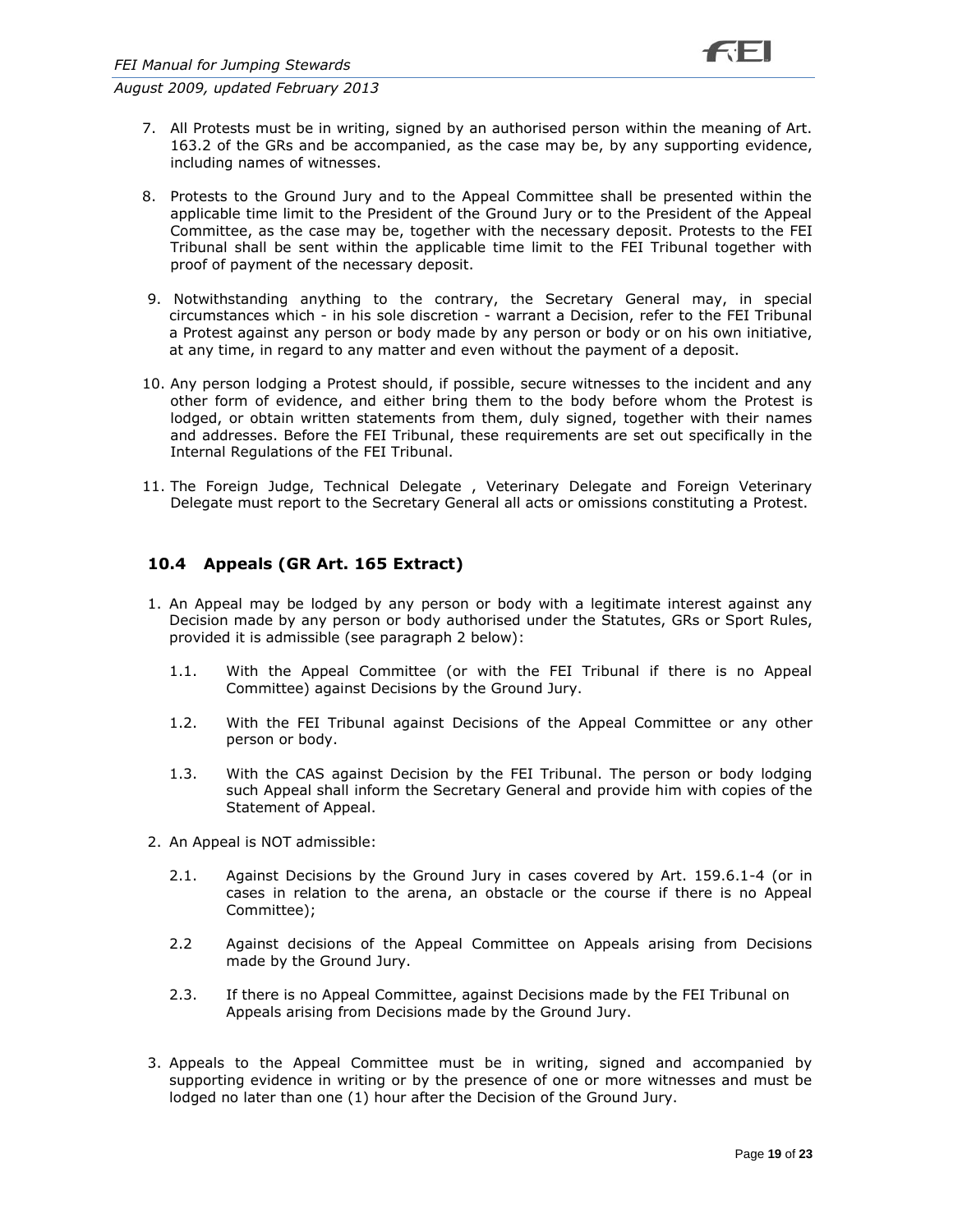- 4. If there is no Appeal Committee, Appeals to the FEI Tribunal must be in writing, signed and accompanied by supporting evidence in writing or by the presence of one or more witnesses and must reach the FEI Tribunal no later than fourteen (14) days after the end of the Event. So far as Competitions are concerned, the right of Appeal is limited to questions of eligibility of an Athlete or Horse and questions involving the interpretation of the Sport Rules.
- 5. Appeals to the FEI Tribunal must be despatched to the Secretary General and signed by the appellant or his authorised agent and accompanied by supporting evidence in writing or by the presence of one or more witnesses at a designated hearing and must reach the FEI Tribunal within thirty (30) days of the date on which the Secretary General's notification of the earlier decision was sent.
	- 6.1. Appeals to the CAS together with supporting documents must be dispatched to the CAS Secretariat pursuant to the Procedural Rules of the CAS Code of Sportsrelated Arbitration;
	- 6.2. So as to reach the CAS within thirty (30) days of the date on which the Secretary General's notification of the FEI Tribunal Decision was received by the National Federation of the Person Responsible;
	- 6.3. A copy of the statement of Appeal should be sent concurrently to the Secretary General;

## **10.5 Penalties (GR Art. 169 Extract)**

7.1. The President of the Ground Jury, the President of the Appeal Committee and the Chief Steward must notify the Person Responsible during the Period of the Event that he will receive a Yellow Warning Card, which will be delivered either by hand or by any other suitable means. If after reasonable efforts the Athlete cannot be notified during the Period of the Event that he has received a Yellow Warning Card, the Athlete must be notified in writing within fourteen (14) days of the Event.

8. The penalty imposed in any given case can consist of a combination of fine, Suspension and Disqualification. The amount of a fine and the duration of a suspension shall be decided according to the guidelines mentioned in Article 169.6 and to the circumstances of the case.

9. All fines imposed under the Legal System are due to the FEI. They must not be paid to the OC or any other body but must be paid to the FEI on receipt of a demand. Any person who has not paid a fine within 30 days of receiving a demand for payment will be automatically suspended until the fine is paid. If fines are not paid within 90 days from the date of issue, interest will automatically be charged at the end of each month at the rate of 10% p.a. If fines are inadvertently paid to the OC or any other person such fines shall be remitted to the FEI.

#### **11. REPORT AND FOLLOW-UP**

#### **a. Reports (GR Art. 164)**

1. Officials are required to send Reports to the FEI Secretary General (via the FEI Sport Director) at the conclusion of Events, in accordance with the GRs and the applicable Sport Rules. Matters giving rise to Protests or Appeals must be included in such reports.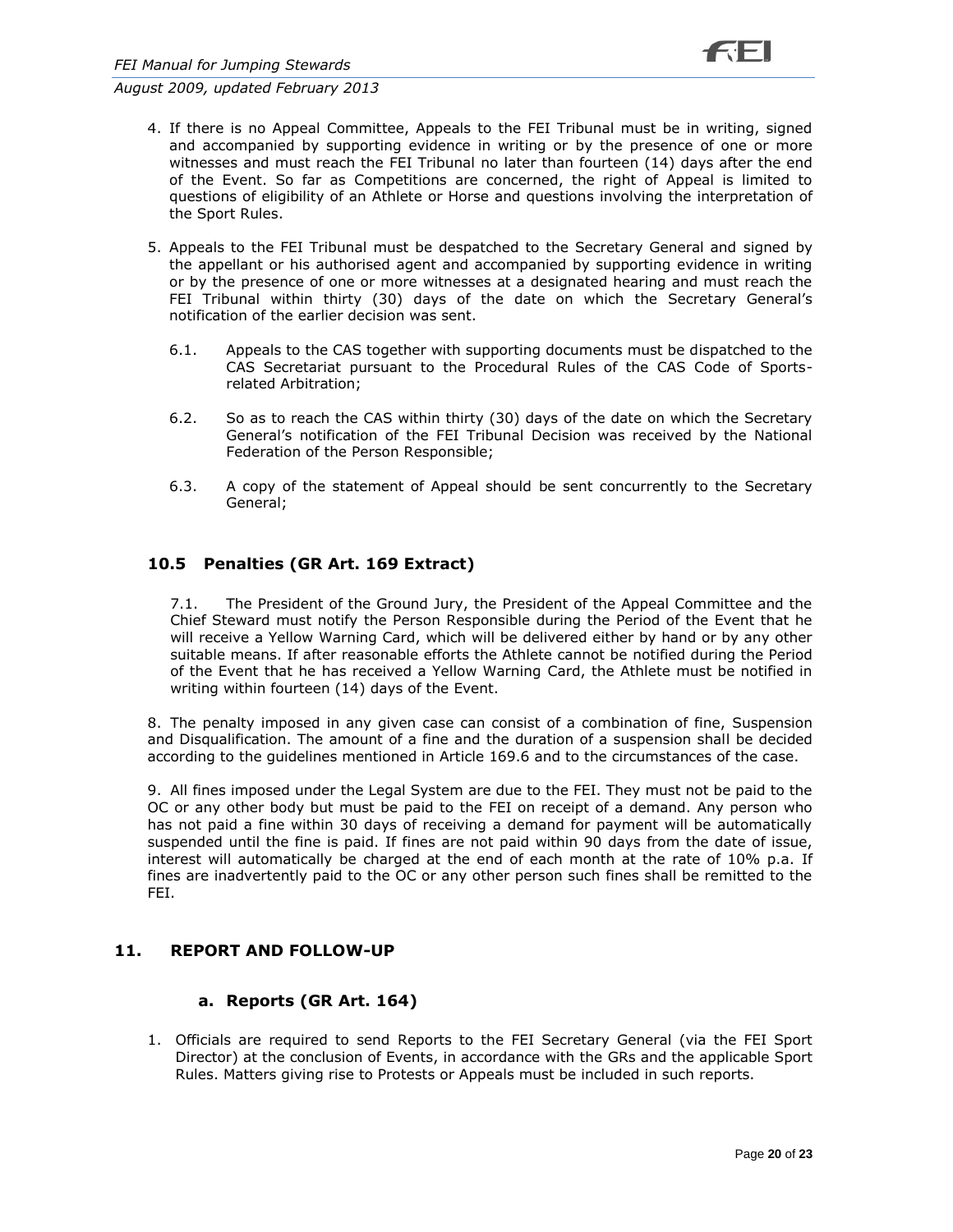2. Failure to return the Report(s) to the FEI shall be sanctioned by the FEI, first with a Warning and then by a Suspension until the outstanding Report(s) has been provided to the FEI.

## **b. After the Competition**

The Chief Steward should complete the blank report form which they should have received from either the FEI or NF (Steward General) or downloaded from the FEI website and send it to the FEI as soon as possible after the event, with copy to the event's OC, NF, Regional Steward General and Steward General (and their own NF's Steward General if the event was held in another country). A copy of the report may be found under Annex I of this manual.

Communicate to the OC any points which need improving for the following year.

## **c. FEI Checklist for Chief Stewards**

#### **i. Administration**

- Do you have the names of the other Officials?
- Do you have an Information Leaflet for the athletes?
- Will the Information/Message Board give instructions in English or French and in the language of the host country? (General Map or Area, Practice Arenas, Time-Schedules, Important Telephone numbers, Starting Lists, Results, Attribution of Boxes).
- Are distinctive Stable Badges and Access Passes distributed?
- Are telephone lists available?
- Are letter boxes (pigeon holes) for Chefs d'Equipe installed?
- Is there a list of all horses entered available (Master-list)?
- Are ID Numbers ready to deliver to the grooms at the Arrival Examination?

#### **ii. Logistics**

Is the following satisfactory:

- Accommodation for grooms (outside stables)?
- Accommodation for your Assistant Stewards?
- Meals for your Assistant Stewards?
- Is drinking water for the Stewards available?
- Are radios, walkie-talkies, or telephones provided for you and your Assistants?
- Is there a Steward's Office (near to the entrance/exit of the stables; fully equipped)?

#### **iii. Medical and Veterinary Services**

- Are ambulances, a doctor and a veterinarian available during training?
- Is a treating Veterinarian available 24 hours/day?
- Are isolation boxes available?
- Is there a specific place (e.g. clinic, MCP-boxes ...) organised for Vet treatments; have the Vets been informed of the location?
- Are there two separate boxes prepared for MCP (in a quiet corner)?
- Is there a trained Steward in attendance for MCP?
- Are the MCP-facilities ready (office, freezer, table, chair ...)

#### **iv. Stables**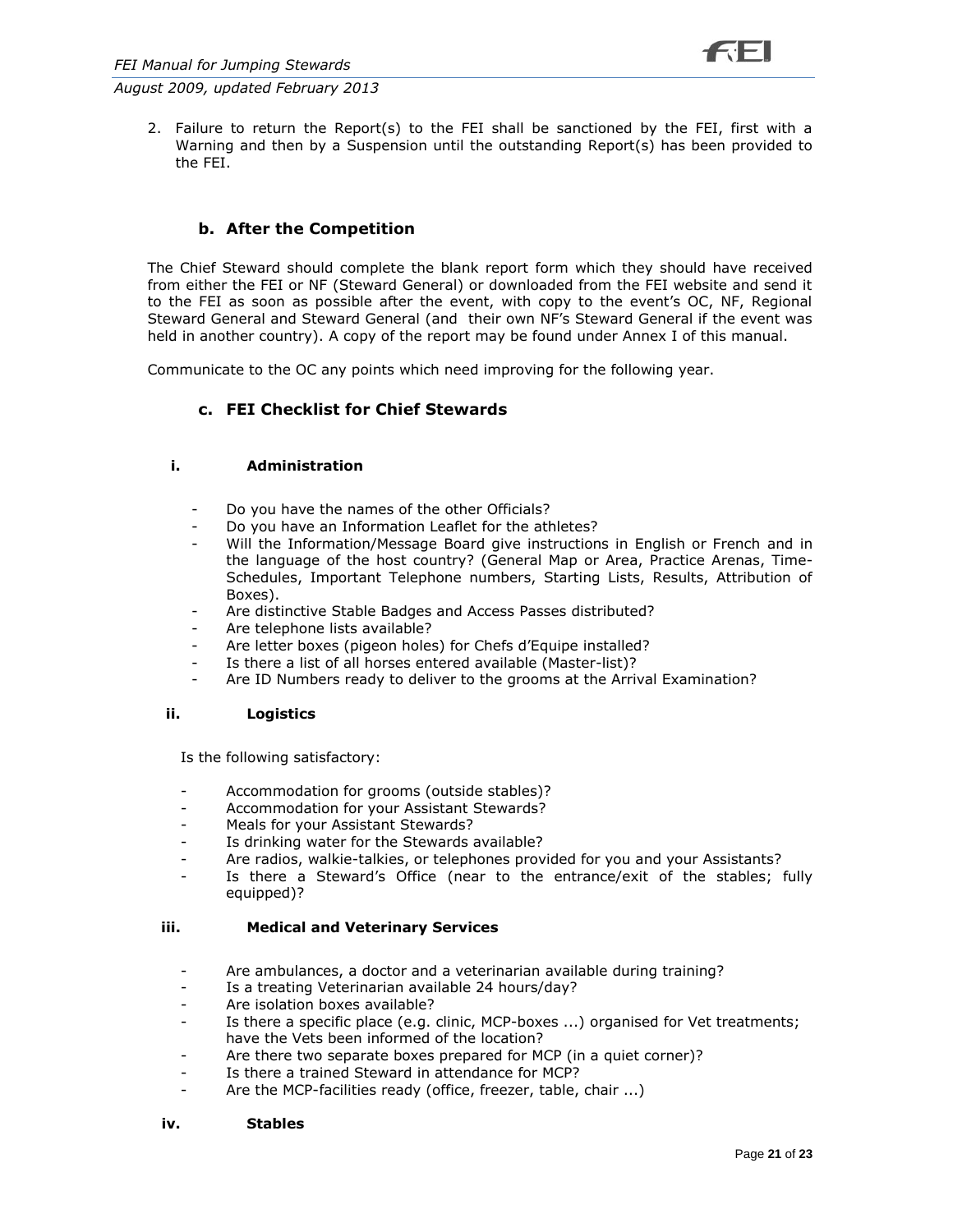

- Is there a close cooperation with the stable manager?
- Are the trucks, lorries and vans outside the stables enclosure?
- Is the Stable Area properly fenced-off (Restricted Area)?
- Are the boxes sufficiently large and safe?
- Is there a list of stabled horses (Boxes numbered Master-list)?
- Are the boxes labelled accordingly (Stall Information Card)?
- Well ventilated?
- 24 hour security organised?
- Is the 'Night Control in Stables form (Ann. VIII) available?
- Are the water supply points and showers sufficient?
- Is the electricity working?
- Is a Horse Watch service for the night organised?
- Do the stables have enough fire-fighting equipment?
- Are there designated smoking areas outside the stables?
- Is there a special time and plan for grazing published?
- Is a farrier readily available?
- Is a cafeteria/meeting point organised?
- IS the passageway sufficiently wide?
- Are the stables equipped with lights and are they working, do they provide enough light?
- Is the electric cabling out of the reach of horses?

#### **v. Horse Examinations and Inspections**

- Was the Arrival (identification and examination) of horses organised with Stewards and one Veterinarian?
- Are the ID-numbers (head-numbers) readily available?
- The site for the Horse Inspection:
	- Is it flat?
	- Is the ground firm?
	- Is it a non slippery surface?
- Are there enough Stewards to help?
- Is the Holding Box area satisfactory?
- Are starting-lists, table, passports, loudspeaker system, manure collector organised?
	- Is there enough room for the spectators?
	- Are spectators/owners kept away from the inspecting panel?

#### **vi. Practice Arenas**

- Is there enough schooling space?
- Is lunging on a separate place or at special times?
- Are sufficient Stewards available for the daily schooling?
- Is there a timetable for schooling?
- Is the ground maintained?
- Is it similar to the competition ground?
- Are the arenas numbered?
- Are the Stewards briefed (according to schedules) ?
- Are there shelters for the Stewards in adverse weather conditions?
- Horse Ambulance:
	- Is it functional?
		- Is it connected to a vehicle?
		- Is it easily accessible?
		- Where is the key?
		- Does it have proper equipment?
		- Screen?
		- Sled?